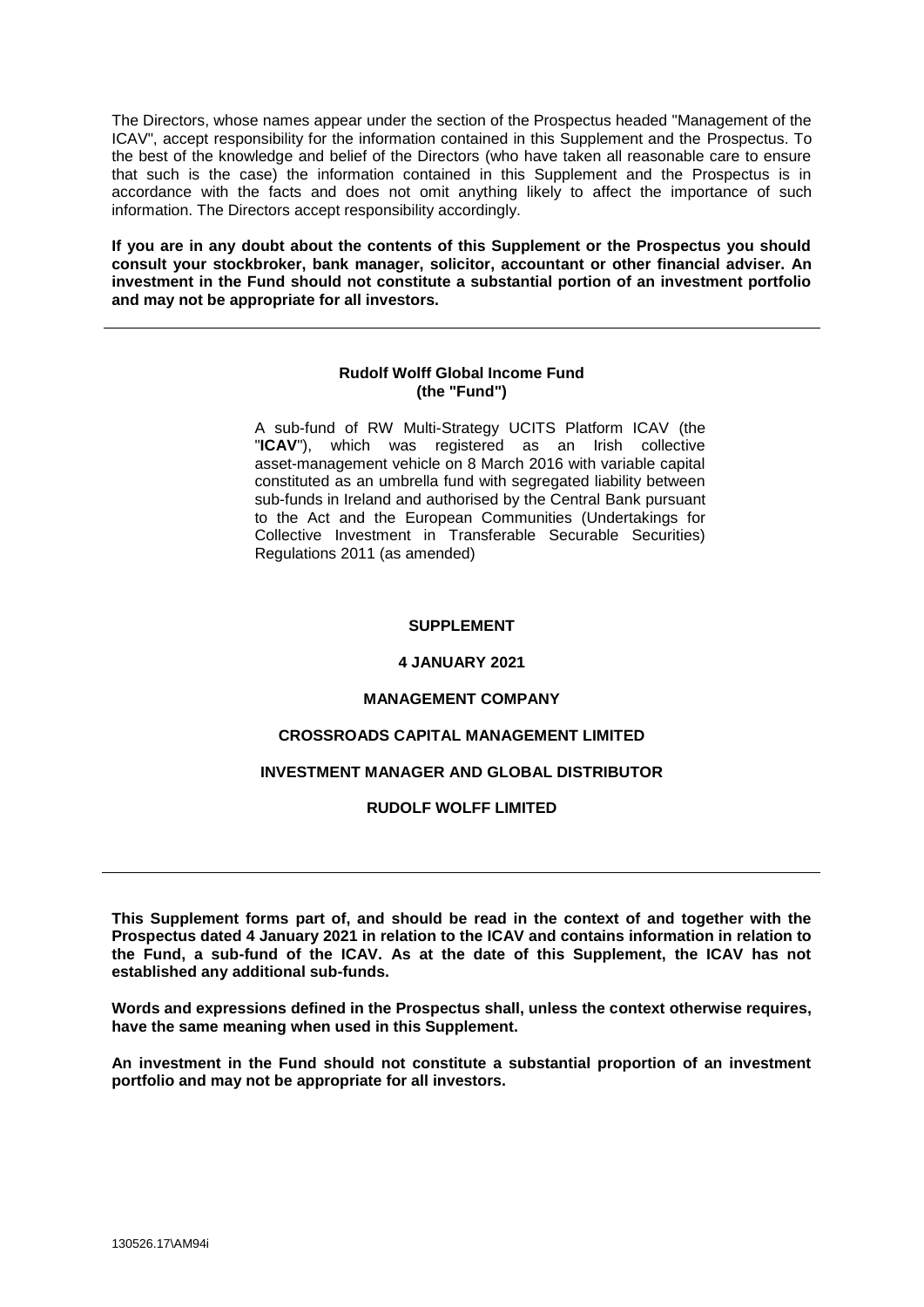# **INDEX**

| <b>DEFINITIONS</b>                                | 3  |
|---------------------------------------------------|----|
| <b>INVESTMENT OBJECTIVE AND POLICIES</b>          | 6  |
| PROFILE OF A TYPICAL INVESTOR                     | 12 |
| <b>BORROWING</b>                                  | 12 |
| <b>INVESTMENT RESTRICTIONS</b>                    | 13 |
| <b>INVESTMENT RISKS</b>                           | 13 |
| <b>VALUATION</b>                                  | 14 |
| THE INVESTMENT MANAGER AND GLOBAL DISTRIBUTOR     | 15 |
| KEY INFORMATION FOR SUBSCRIBING AND REDEEMING     | 15 |
| <b>REDEMPTIONS</b>                                | 17 |
| SWITCHING BETWEEN CLASSES                         | 17 |
| <b>DIVIDEND POLICY</b>                            | 18 |
| <b>FEES AND EXPENSES</b>                          | 18 |
| ADDITIONAL INFORMATION FOR SHAREHOLDERS IN THE UK | 20 |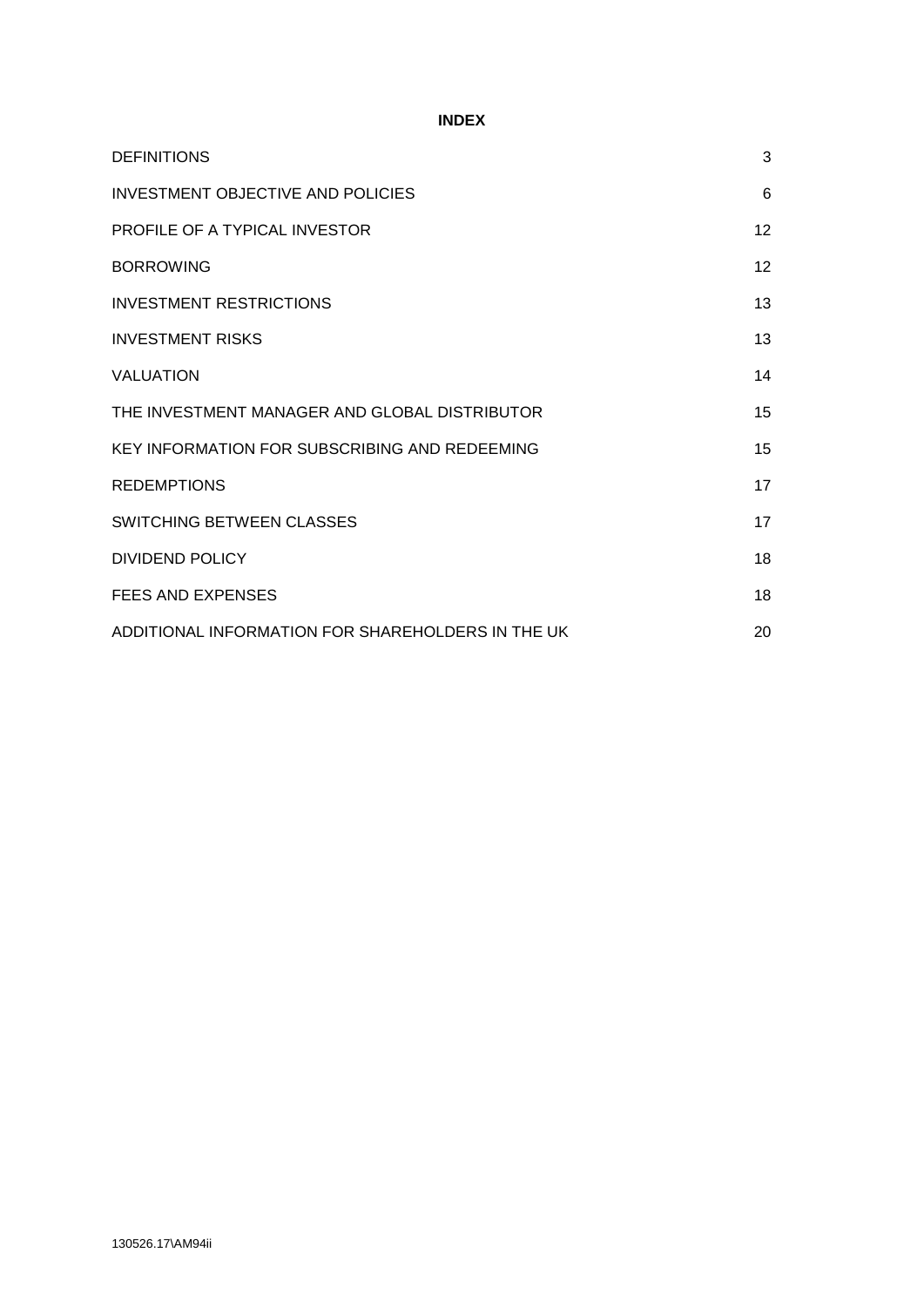# **DEFINITIONS**

Words and terms defined in the Prospectus have the same meaning in this Supplement unless otherwise stated herein.

**"Accumulation Shares"** means:

|                                         | Class BA GBP Accumulating Shares;<br>Class BA USD Accumulating Shares;<br>$\bullet$<br>Class CA GBP Accumulating Shares;<br>$\bullet$<br>Class CA EUR Accumulating Shares;<br>$\bullet$<br>Class CA USD Accumulating Shares;<br>$\bullet$<br><b>Class CA GBP Institution Shares;</b><br>$\bullet$<br><b>Class CA USD Institution Shares;</b><br>$\bullet$<br><b>Class CA GBP Retail Shares;</b><br>$\bullet$<br>Class CA USD Retail Shares;<br>$\bullet$<br>Class FA GBP Accumulating Shares;<br>$\bullet$<br>Class FA USD Accumulating Shares;<br>$\bullet$<br>Class RA EUR Accumulating Shares;<br>$\bullet$ |
|-----------------------------------------|----------------------------------------------------------------------------------------------------------------------------------------------------------------------------------------------------------------------------------------------------------------------------------------------------------------------------------------------------------------------------------------------------------------------------------------------------------------------------------------------------------------------------------------------------------------------------------------------------------------|
| "Base Currency"                         | for the purposes of this Supplement, the base currency shall be GBP;                                                                                                                                                                                                                                                                                                                                                                                                                                                                                                                                           |
| "Business Day"                          | means a day (except Saturdays, Sundays and public holidays) on<br>which banks in Dublin are open for normal banking business or<br>such other day or days as may be specified by the Directors;                                                                                                                                                                                                                                                                                                                                                                                                                |
| "Class BA Shares"                       | means Class BA GBP Accumulating Shares, Class BA USD<br><b>Accumulating Shares;</b>                                                                                                                                                                                                                                                                                                                                                                                                                                                                                                                            |
| "Class BI Shares"                       | means the Class BI GBP Income Shares, Class BI USD Income<br>Shares;                                                                                                                                                                                                                                                                                                                                                                                                                                                                                                                                           |
| "Class CA Shares"                       | means Class CA GBP Accumulating Shares, Class CA EUR<br>Accumulating Shares, Class CA USD Accumulating Shares;                                                                                                                                                                                                                                                                                                                                                                                                                                                                                                 |
| "Class CA Institution<br><b>Shares"</b> | means Class CA GBP Institutional Shares and Class CA USD<br><b>Institutional Shares;</b>                                                                                                                                                                                                                                                                                                                                                                                                                                                                                                                       |
| "Class CA Retail Shares"                | means Class CA GBP Retail Shares and Class CA USD Retail<br>Shares;                                                                                                                                                                                                                                                                                                                                                                                                                                                                                                                                            |
| "Class CI Institution<br>Shares"        | means Class CI CHF Institutional Shares and Class CI EUR<br><b>Institutional Shares;</b>                                                                                                                                                                                                                                                                                                                                                                                                                                                                                                                       |
| "Class CI Retail Shares"                | means Class CI GBP Retail Shares and Class CI USD Retail Shares;                                                                                                                                                                                                                                                                                                                                                                                                                                                                                                                                               |
| "Class FA Shares"                       | means Class FA GBP Accumulating Shares, Class FA USD<br><b>Accumulating Shares</b>                                                                                                                                                                                                                                                                                                                                                                                                                                                                                                                             |
| "Class FI Shares"                       | means the Class FI GBP Income Shares, and Class FI USD Income<br>Shares;                                                                                                                                                                                                                                                                                                                                                                                                                                                                                                                                       |
| "Class RA Shares"                       | means the Class RA EUR Accumulating Shares,                                                                                                                                                                                                                                                                                                                                                                                                                                                                                                                                                                    |
| "Class RI Shares"                       | means the Class RI EUR Income Shares;                                                                                                                                                                                                                                                                                                                                                                                                                                                                                                                                                                          |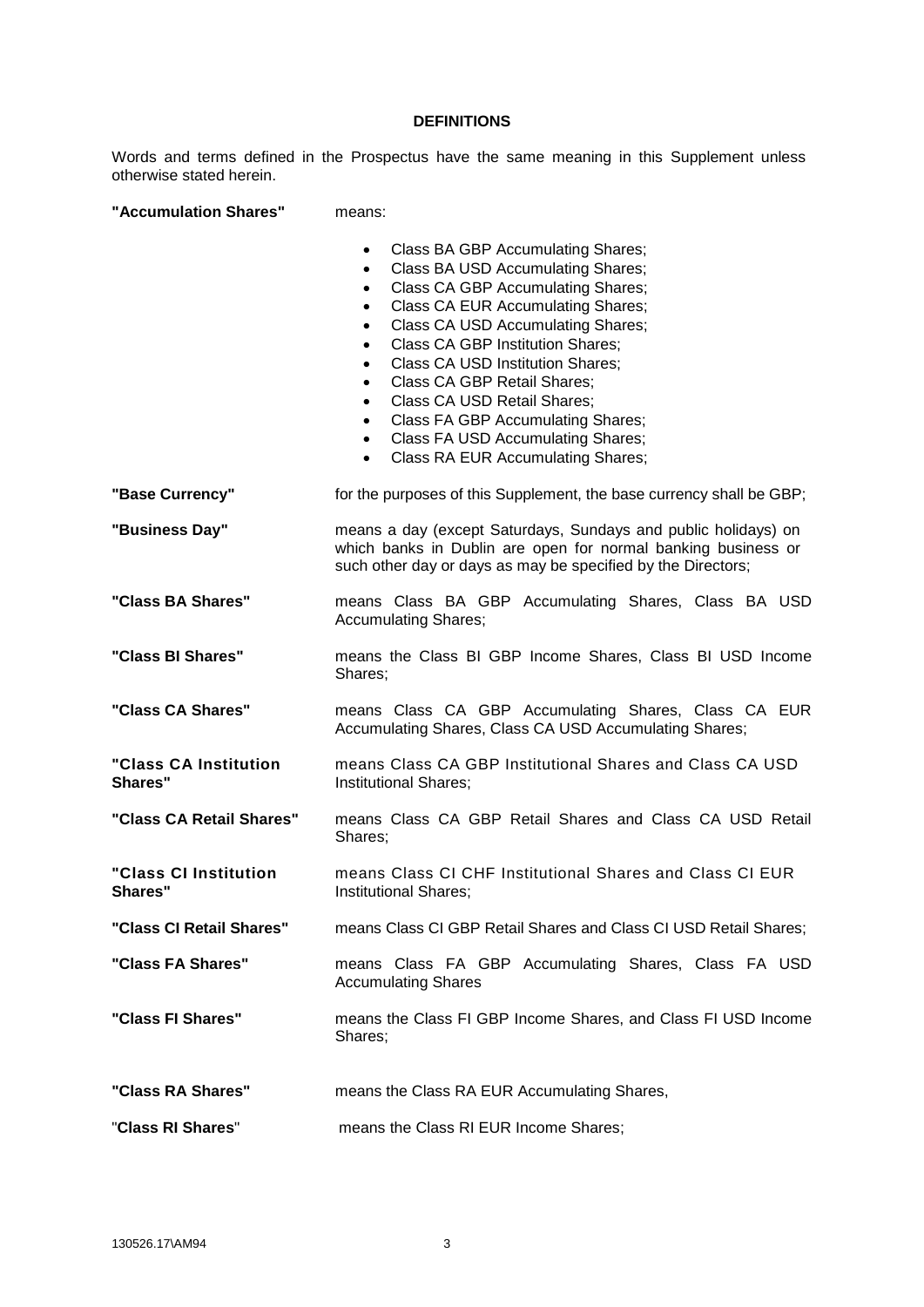| "Dealing Day"                                                              | means each Business Day or such other days as the Directors may<br>from time to time determine, and notify to Shareholders in advance,<br>provided there shall be at least one Dealing Day every two weeks;                                                                                                                                                                                                                                                                                                                                      |  |  |
|----------------------------------------------------------------------------|--------------------------------------------------------------------------------------------------------------------------------------------------------------------------------------------------------------------------------------------------------------------------------------------------------------------------------------------------------------------------------------------------------------------------------------------------------------------------------------------------------------------------------------------------|--|--|
| "Dealing Deadline"                                                         | means 4:30 pm (Irish time) on the Business Day prior to the relevant<br>Dealing Day or on an exceptional basis only, such later time as the<br>Directors may from time to time determine provided the exceptional<br>circumstances under which the application was received are fully<br>documented by the Directors and the application is received before<br>the Valuation Point;                                                                                                                                                              |  |  |
| "Debt Securities"                                                          | means corporate and government debt in the form of tradeable<br>securities such as bonds;                                                                                                                                                                                                                                                                                                                                                                                                                                                        |  |  |
| "Emerging Markets"                                                         | means the markets of Turkey, Chile and of any other country other<br>than Singapore and Taiwan, which is not a member, from time to<br>time, of the OECD;                                                                                                                                                                                                                                                                                                                                                                                        |  |  |
| "Exempt CAD Firm"                                                          | means a firm that is MiFID exempt, with its head office located in the<br>United Kingdom and authorised by the financial conduct authority to<br>provide investment advice;                                                                                                                                                                                                                                                                                                                                                                      |  |  |
| "Global Distributor"                                                       | means Rudolf Wolff Limited or such other company as may from time<br>to time be appointed as a global distributor of the Fund in accordance<br>with the requirements of the Central Bank;                                                                                                                                                                                                                                                                                                                                                        |  |  |
| "Greater China"                                                            | means mainland China, Hong Kong, Macau and Taiwan;                                                                                                                                                                                                                                                                                                                                                                                                                                                                                               |  |  |
| "High Water Mark"                                                          | means with respect to each Share, the larger of: (i) the highest Net<br>Asset Value of such Share at the end of any previous calculation<br>period when a Performance Fee was payable (after the deduction of<br>any such Performance Fees) over the course of the relevant<br>Performance Period; or (ii) the initial offer price of such Share and for<br>the purposes of the first date on which the Performance Fee is<br>calculated with respect to the Shares, the High Water Mark shall be<br>the initial Net Asset Value of such Shares; |  |  |
| "Income Shares"                                                            | means:                                                                                                                                                                                                                                                                                                                                                                                                                                                                                                                                           |  |  |
|                                                                            | Class BI GBP Income Shares;<br>Class BI USD Income Shares;<br><b>Class CI CHF Institution Shares;</b><br><b>Class CI EUR Institution Shares;</b><br><b>Class CI GBP Retail Shares:</b><br>Class CI USD Retail Shares;<br>Class FI GBP Income Shares; and                                                                                                                                                                                                                                                                                         |  |  |
| Class FI USD Income Shares "Investment Grade"<br>Fitch) and Baa3 (Moodys); | means a minimum rating of BBB- (S&P,                                                                                                                                                                                                                                                                                                                                                                                                                                                                                                             |  |  |

**"Investment Manager"** means Rudolf Wolff Limited or such other company as may from time to time be appointed as investment manager of the Fund in accordance with the requirements of the Central Bank;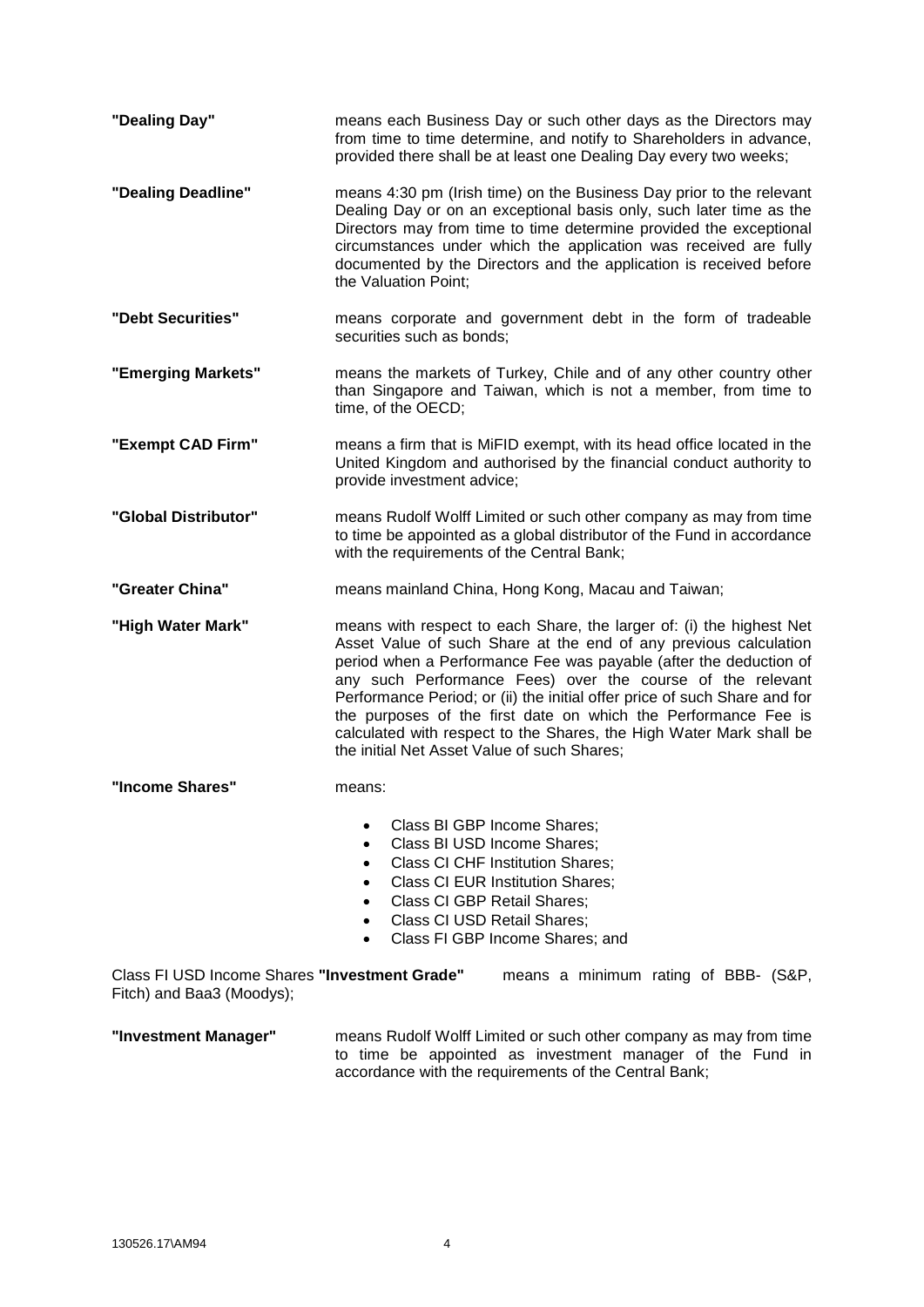| "Investment Management<br>and Distribution Agreement" | means the investment management and distribution agreement<br>between the Investment Manager and the Management Company dated<br>30 November 2020, effective 00:01 on 1 December 2020, appointing<br>Manager<br>Investment<br>provide<br>the<br>to<br>investment management services in respect of the Fund; |  |  |  |
|-------------------------------------------------------|--------------------------------------------------------------------------------------------------------------------------------------------------------------------------------------------------------------------------------------------------------------------------------------------------------------|--|--|--|
| "Management Company"                                  | means Crossroads Capital Management Limited or such other<br>company as may from time to time be appointed in accordance with<br>the requirements of the Central Bank;                                                                                                                                       |  |  |  |
| "Mid-Large Capitalisation<br><b>Companies"</b>        | means typically companies whose total market capitalisation is above<br>US\$750 million at the time of purchase;                                                                                                                                                                                             |  |  |  |
| "MSCI World Index"<br>in.                             | means the stock market index of large and mid-capitalisation stocks<br>developed markets maintained by MSCI Inc. and used as a common<br>benchmark for global stocks; and                                                                                                                                    |  |  |  |
| "Valuation Point"<br>as<br>Dealing                    | means 4:30 pm (Irish time) on each Dealing Day or such other time<br>the Directors may determine and notify in advance to Shareholders,<br>provided that there shall always be a Valuation Point for every<br>Day.                                                                                           |  |  |  |
|                                                       |                                                                                                                                                                                                                                                                                                              |  |  |  |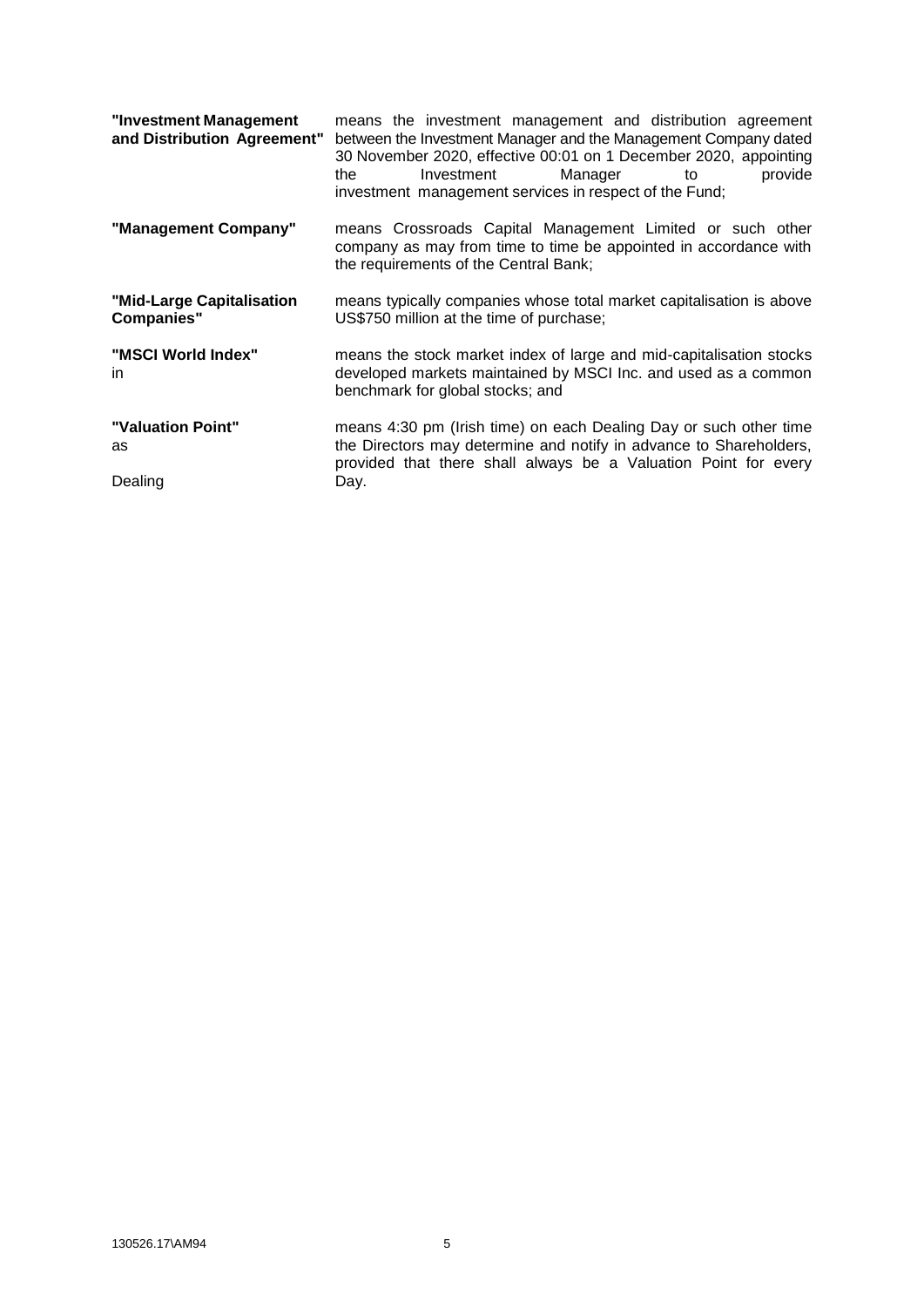# **INVESTMENT OBJECTIVE AND POLICIES**

#### **Investment Objective**

The investment objective of the Fund is to provide Shareholders predominantly with income but also long-term capital growth.

#### **Investment Policies**

The principal focus of the investment policy of the Fund, as its name would suggest, is to identify and hold Debt Securities which will yield regular and reasonable levels of coupon income. The Fund may also invest in equities such that the proportion of the Net Asset Value devoted to Debt Securities or equities is likely to oscillate over the life of the Fund and it will on occasion veer toward a 95:05 or 05:95 mix. The Fund is actively managed.

The allocation between Debt Securities and Equities is described in more detail under the heading "Investment Strategies – Allocation" below.

#### *Debt Securities*

The Debt Securities that the Fund may invest in include long-dated fixed and/or floating rate government and corporate bonds and/or short-dated fixed and/or floating rate government and corporate bonds with an Investment Grade rating or a below Investment Grade rating. The Fund may invest more than 30% of the Net Asset Value of the Fund in below Investment Grade bonds. The Fund may invest in Debt Securities issued globally, such Debt Securities, will be listed on recognised OECD exchanges and may be traded over-the-counter.

For the purposes of regularly measuring the relative performance of the Fund, the Fund will refer to the iBoxx Sterling Corporates Overall Total Return Index (Bloomberg ticker IYDU) (the "**iBoxx Index**"). The iBoxx Index references a broad basket of sterling-denominated investment grade government and corporate fixed income securities. The Fund does not track the iBoxx Index. Instead, the Fund aims to materially outperform iBoxx Index, demonstrating that its less constrained strategy can generate superior returns.

The Fund's portfolio composition will always be materially different to the iBoxx Index and only a small minority of components of the Fund's portfolio will be components of the iBoxx Index. Where the Fund does hold a component of the iBoxx Index, the Fund's holding may deviate significantly from the iBoxx Index.

### *Equities*

It is intended that at maximum equity allocation of 95% of the Fund's Net Asset Value, the Fund could hold between 75-175 positions in Mid-Large Capitalisation Companies. In circumstances where the volatility of the market would cause the value of a position held in a Mid-Large Capitalisation Company to fall below US\$750 million, the Fund may remain invested in such positions for a period of time where the Investment Manager believes that it would not be in the best interests of Shareholders to sell such positions due to a temporary decrease in value.

The equities that the Fund may invest in are ordinary shares, common stock, preferred shares and interest bearing shares of Mid-Large Capitalisation Companies listed or traded in a Recognised Market in Europe, North America, Canada, Greater China (but, in the case of mainland Chinese stocks only where such stocks are listed on a reputable OECD exchange), Singapore, Japan and Australasia. The Fund will aim to concentrate investments in liquid shares of Mid-Large Capitalisation Companies. The Fund does not invest in Emerging Markets with the exception of not more than 25% of the Fund's Net Asset Value which may be invested in shares of Mid-Large Capitalisation Companies located in Greater China which are listed on an OECD exchange.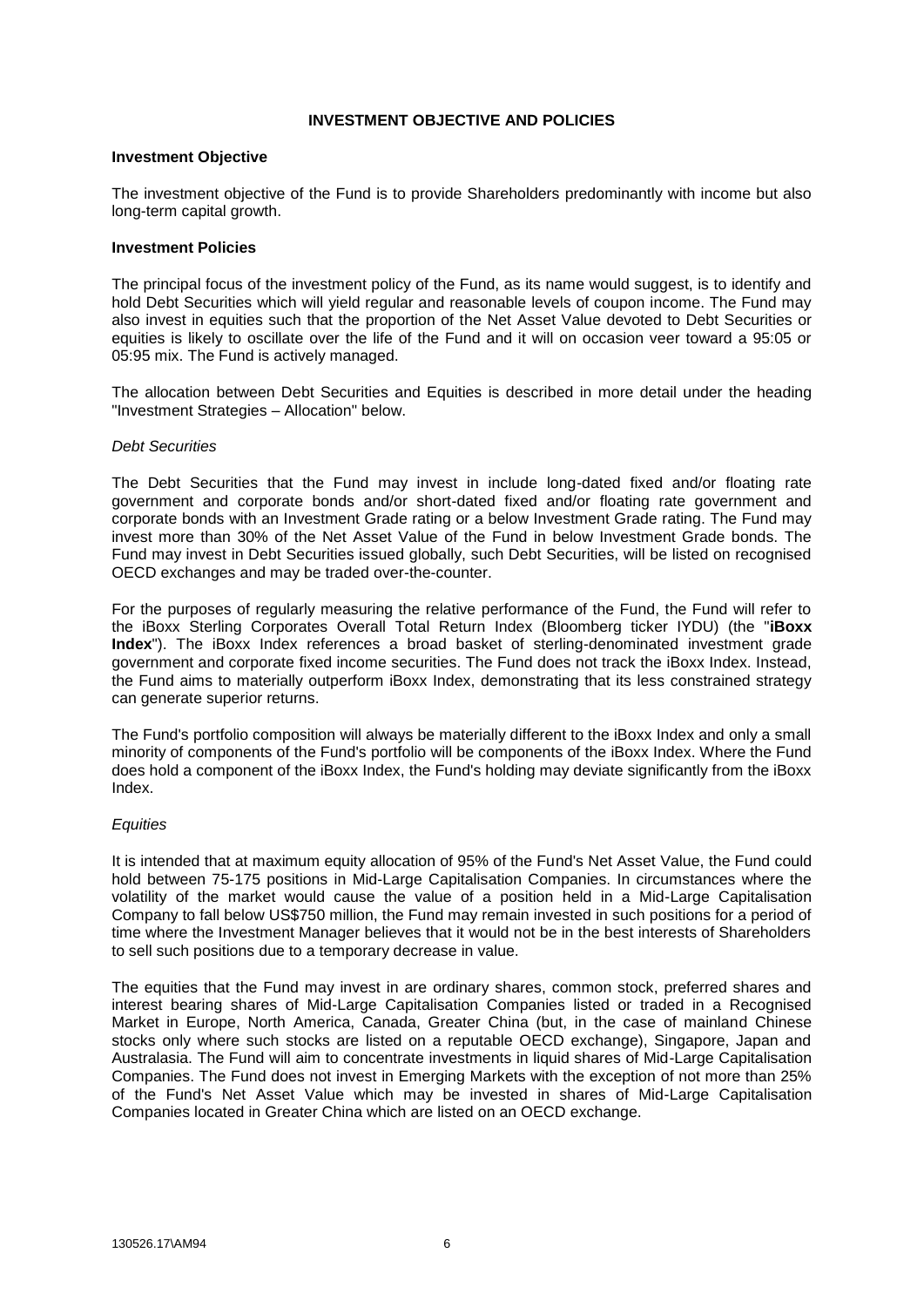### *Financial Derivative Instruments*

The Fund may also invest in financial derivative instruments ("**FDI**"), namely equity futures, options, and total return swaps in order to gain exposure to equities, for efficient portfolio management ("**EPM**") and hedging purposes as further detailed in the table below. The Fund may use equity index futures, currency futures and currency forwards for EPM and hedging purposes only as further detailed in the table below.

#### *Collective Investment Schemes*

A maximum of 10% of the Fund's Net Asset Value may be invested in eligible investment schemes (including open-ended exchange traded funds) in order to gain exposure to Debt Securities and equities.

#### *Unlisted transferable securities*

The Fund may invest directly or indirectly through the use of FDI, up to 10% of its Net Asset Value in transferable securities and liquid financial assets which are not listed, traded or dealt in on a Recognised Market.

#### *Cash and cash equivalents*

Notwithstanding the asset allocation outlined above, the Fund may hold up to 100% in cash and cash equivalents such as short term money market instruments including, but not limited to, commercial paper and treasury bills in circumstances where the volatility of the market is such that very significant and sudden falls in the long positions might reasonably be anticipated, for example, as a consequence of political events, terrorist acts, and/or sudden losses of liquidity resulting from the failure of major market participants and the Investment Manager believes, that it would not be in the interests of Shareholders for the Fund to be fully invested or where the Fund needs to maintain liquidity to meet redemption requests.

#### **Investment Strategies**

#### *Debt Securities*

The Fund will invest in a diversified portfolio of Debt Securities, and may gain exposure to industry sectors such as oil, gas, mining, financial and other sectors through investment in the Debt Securities described above.

#### *Equities*

The Fund will not concentrate investments in equities in any one industrial or economic sector and will focus stock selection on market sectors such as, but not limited to, the industrial, communications, technological, utilities, consumer defensive (companies engaged in manufacturing food, beverages, household and personal products, packaging and tobacco and provide services such as education and training) and consumer cyclical sectors (including retail stores, auto and auto parts manufacturers, companies engaged in restaurants and entertainment). The rationale for this sectoral focus is because these sectors typically demonstrate a track record of paying sustainable dividends.

#### *Allocation*

The Investment Manager will determine the allocation between Debt Securities and equities, assess the potential for growth and income in formulating such advice and evaluating the economic outlook across the OECD, may observe and take into account the following valuation factors:

- (a) economic prospects, interest rates and inflation, e.g., during periods of growth interest rates might be expected to rise and Debt Securities values to fall;
- (b) credit and money supply growth;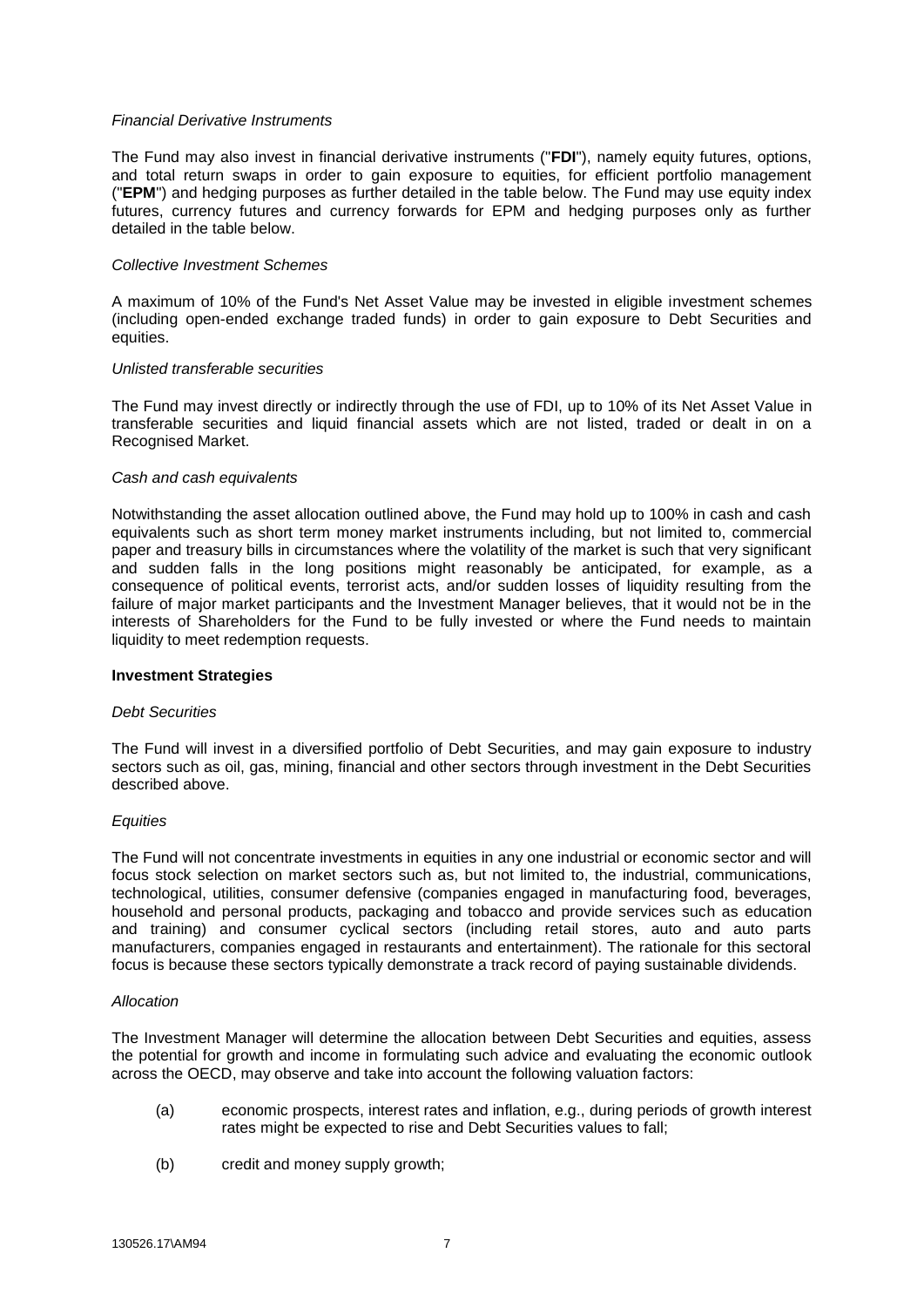- (c) stability of the financial system;
- (d) earnings growth;
- (e) business sentiment indicators (e.g. business optimism surveys and the German Business Confidence Index);
- (f) political changes;
- (g) allocations made by other large actively managed funds and exchange traded funds in different asset classes and geographies;
- (h) regulatory changes affecting major industries; and
- (i) current/expected future changes in asset prices.

The Investment Manager is of the view that whilst there are differences between the two components of Debt Securities and equities, there are also similarities, notably, that there is a high correlation in recent years between a medium yield Debt Securities income strategy and a high dividend income strategy. The Investment Manager is of the view that this is one of the fundamental reasons for drawing the two components together into one Fund. Each component tends to identify large, mature, industry leading Mid-Large Capitalisation Companies which have the wherewithal to provide high levels of regular cash income on the Debt Securities and equities which they issue. By way of example, whether it is better to purchase an equity share issued by Ford Motor Company yielding, 4.7% or purchase a 30 year bond issued by the same company yielding 4.6% will depend principally the approval of the Investment Manager of the short-term prospects for Ford Motor Company and headline interest rates - it being understood that these are liquid instruments and the long-term risk which the Fund is exposed to is much the same in each case. In some instances the Investment Manager might decide to hold both classes of security which shall be subject to the approval of the Investment Manager and in accordance with the section entitled "Investment Policies" above.

### *Investment Selection Process*

At the beginning of the selection process, the Investment Manager considers which potential investments in Debt Securities and equities, based on the instruments described above, may benefit the Fund having regard to the Fund's investment objective and policies as well as economic and market conditions. This research will be conducted by the Investment Manager using its own proprietary databases. Based on the outcome of this research, and in accordance with the investment policies above the Investment Manager will determine the overall allocation between Debt Securities and equities described above. In addition the allocation may be spread between selected geographic areas and/or industry sectors. This is reviewed by the Investment Manager as economic and market conditions change.

The Investment Manager then determines how the Fund will gain access to the chosen asset allocation. This might be by direct investment in listed Debt Securities or listed equities or via FDI (as disclosed below) which have exposure to the relevant assets.

When selecting Debt Securities and equity stock with respect to Mid-Capitalisation Companies, the Investment Manager may consider the following characteristics:

- Good corporate governance/dividend yield: companies that are able and willing to pay reasonable and sustainable dividends to their shareholders fulfils one of the criteria of good corporate governance, namely respecting, rewarding and generally communicating with at least one of its stakeholders.
- Active value creation companies that demonstrate active value creation. This occurs in the sectors listed above and also occurs with many more recently established Mid-Large Capitalisation Companies not yet able to pay dividends but where traditionally large capital expenditure budgets do not preclude new competition. These companies tend to be in the creative media content, biotechnology and information technology markets where returns are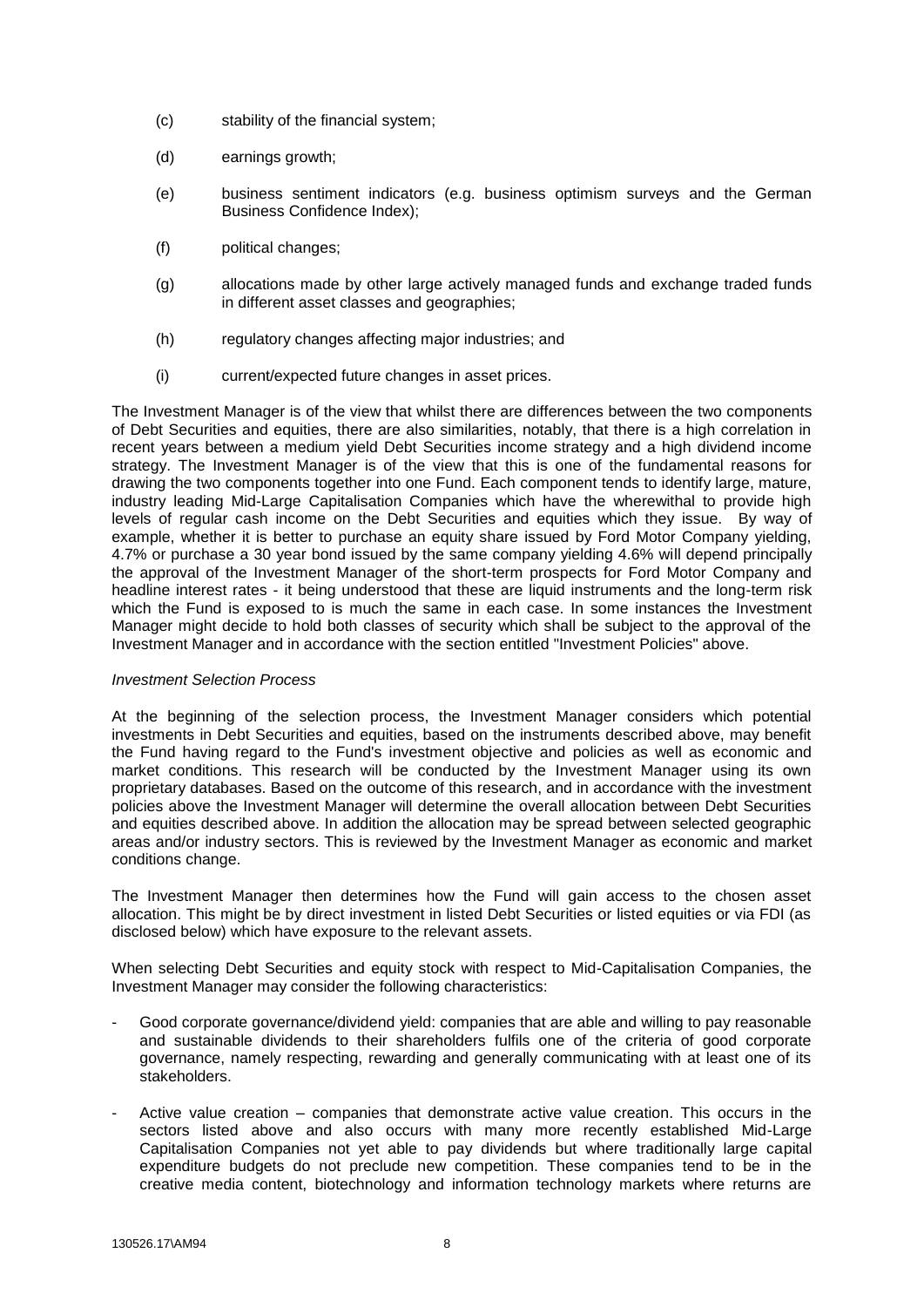largely dependent on retaining and motivating teams of staff rather than on employing great capital resources. These companies form a particular focus of the Fund, but owing to the Fund's emphasis on dividend yield, will never account for more than 30% of the overall portfolio.

#### *Securities Financing Transactions and Total Return Swaps*

The Fund may also enter into securities lending agreements, repurchase and reverse repurchase agreements (together "**Securities Financing Transactions**") and total return swaps in respect of equities subject to and in accordance with the conditions and limits set out in the Prospectus and the Central Bank's Regulations for the purposes of efficient portfolio management and to generate additional capital or income for the Fund with a level of risk which is consistent with the risk profile of the Fund and the UCITS risk diversification rules.

All of the revenue generated by Securities Financing Transactions total return swaps will be returned to the Fund. All costs and fees of the counterparty, in relation to Securities Financing Transactions and total return swaps will be payable at normal commercial terms. No counterparty is a related party to the Investment Manager.

Subject to an upper limit of 150% of the Net Asset Value of the Fund, it is expected that 125% of the Net Asset Value of the Fund will be subject to Securities Financing Transactions and total return swaps.

Where the Fund invests in total return swaps (as further described in the table below), the underlying asset or index may be comprised of equities, money market instruments or other eligible investments which are consistent with the investment objective and policies of the Fund as set out in the section entitled "Investment Policies".

The counterparties to such Securities Financing Transactions and total return swaps are typically banks, investment firms or other financial institutions or intermediaries that meet the Central Bank's criteria (including legal status, country of origin and minimum credit rating) set out in the Central Bank UCITS Regulations and the criteria disclosed in Appendix I of the Prospectus, under the heading "Permitted FDI" (each an "**Approved Counterparty**"). The risk of the Approved Counterparty defaulting on its obligations under the Securities Financing Transactions and total return swaps and its effect on investor returns are described in the sections entitled "Derivative Securities Risk", "Counterparty Insolvency", "Counterparty Risk" and "Credit Risks" in the Prospectus.

It is not intended that the Approved Counterparty entered into by the Fund assume any discretion over the composition or management of the Fund's investment portfolio or over the underlying of the FDIs, or that the approval of the counterparty is required in relation to any portfolio transactions by the Fund.

The Approved Counterparty may provide collateral to the Fund in accordance with the requirements of the Central Bank UCITS Regulations, in order to ensure that the Fund's risk exposure to the Approved Counterparty does not exceed the counterparty exposure limits set out in the UCITS Regulations. The fees paid to the Approved Counterparty will be at normal commercial rates. All collateral received under any total return swap or Securities Financing Transactions entered into by the Fund will comply with the provisions of Appendix I of the Prospectus, under the heading "Techniques and Instruments, including the use of Repurchase/Reverse Repurchase and Securities Lending Agreements for the Purposes of Efficient Portfolio Management". Accordingly, with regard to the valuation of collateral that is received, it will be valued at least daily market-to-market and daily valuation margins are used. The rationale for this is that assets that exhibit a high price volatility will not be accepted as collateral.

#### *Hedging and the use of Financial Derivative Instruments*

The Fund may employ FDI for investment purposes in order to gain exposure to equities and for efficient portfolio management purposes including the taking of short positions on certain stocks as further detailed below.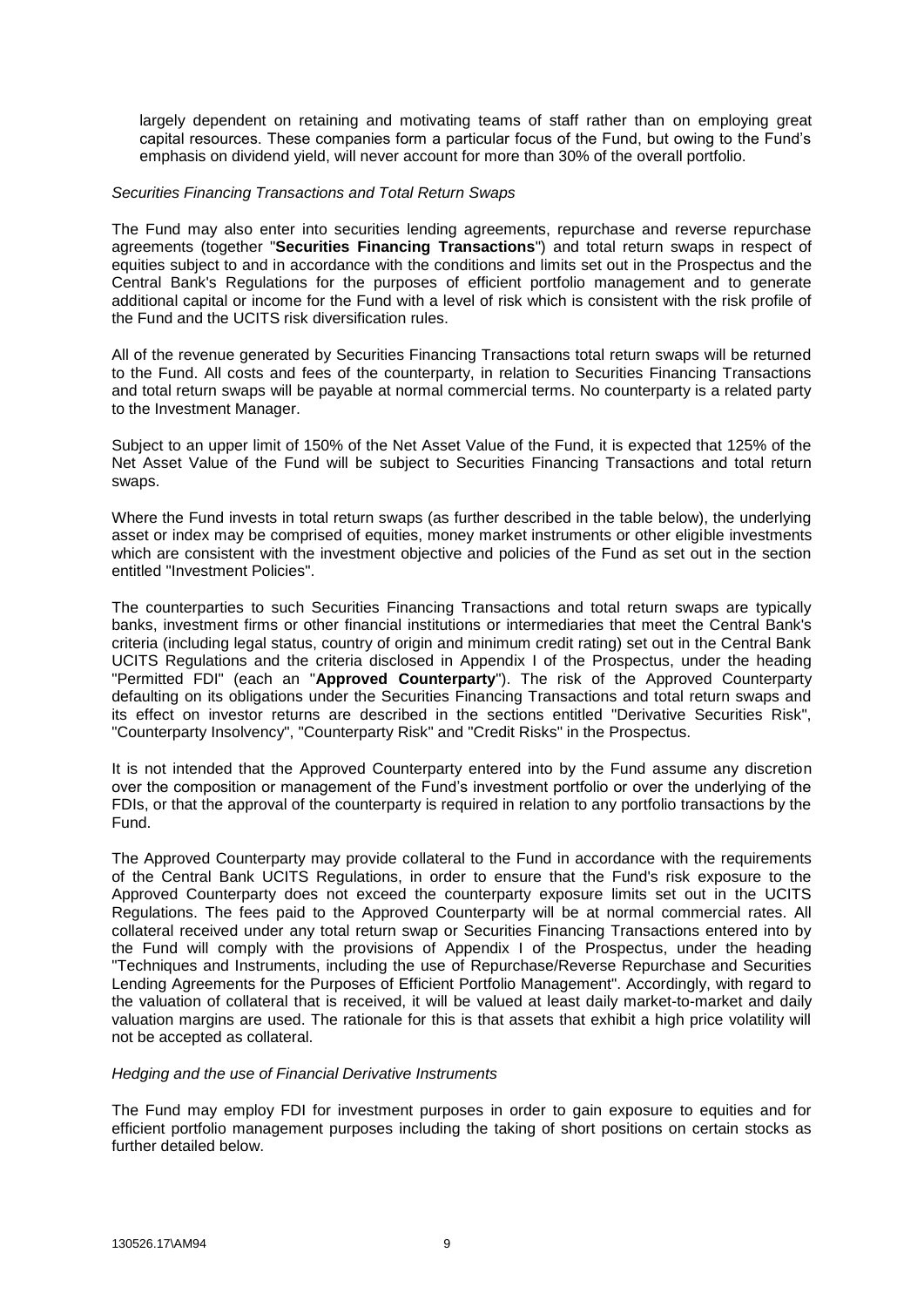While the Fund will predominantly take long positions, up to 100% of the Net Asset Value of the Fund, it may also take short positions, typically up to 25% of the Net Asset Value of the Fund. Short positions can only be synthetically taken through FDI as further detailed in the FDI table below. Short positions may be taken by the Investment Manager to reduce exposure to a particular sector without having to sell all or some the Fund's holdings. Short positions may also be used for investment purposes to increase returns to the Shareholders where Shareholders benefit from a fall in the value of the shares of a company. This may occur for example, where the Investment Manager, identifies a company, through analysis of company management behaviour, company accounts and reports, as poorly performing and anticipates that the share price in such company is likely to fall as a result.

Details of the FDI to be used by the Fund are set out in the table below.

| <b>Derivative</b>                                              | <b>Specific Use</b>                                                                                                                                                                                                                                                                                                                                                                                                                                                     | Where hedging:<br>risk<br>being<br>hedged | <b>Used for EPM?</b> | <b>How FDI will</b><br>help achieve<br>investment<br>objectives?                                                                                                                                                                                                        |
|----------------------------------------------------------------|-------------------------------------------------------------------------------------------------------------------------------------------------------------------------------------------------------------------------------------------------------------------------------------------------------------------------------------------------------------------------------------------------------------------------------------------------------------------------|-------------------------------------------|----------------------|-------------------------------------------------------------------------------------------------------------------------------------------------------------------------------------------------------------------------------------------------------------------------|
| <b>Debt Securities</b><br>Futures and<br><b>Equity Futures</b> | For<br>investment<br>and to<br>purposes<br>hedge<br>certain<br>risks<br>of<br>investment<br>positions.<br>For<br>example,<br>purchased futures<br>may serve as a<br>long hedge of the<br>investments of a<br>Fund<br>sold<br>and<br>futures may serve<br>as a limited short<br>hedge<br>οf<br>the<br>investments of a<br>Fund.                                                                                                                                          | Market risk                               | Yes                  | Manages the<br>Fund's exposure<br>to Debt Securities<br>and equities<br>fluctuations and<br>provides for the<br>ability to take long<br>or short positions<br>in equities and in<br>transparent, liquid<br>markets which<br>helps the Fund<br>achieve its<br>objective. |
| <b>Equity Index</b><br><b>Futures</b>                          | Contracts<br>to<br>receive<br>or<br>pay<br>cash based<br>on<br>the performance<br>of an underlying<br>index<br>at<br>a<br>pre-determined<br>future date and at<br>price agreed<br>а<br>through<br>a<br>transaction<br>undertaken on an<br>exchange.<br>All such indices to<br>which exposure is<br>gained for EPM<br>purposes comply<br>with the Central<br><b>UCITS</b><br>Bank's<br>Regulations and<br>the Central Bank's<br>guidance<br><b>on</b><br>UCITS Financial | Market risk                               | Yes - EPM only       | Manages the<br>Fund's exposure<br>to equities<br>fluctuations and<br>obtain desired<br>market exposure<br>in limited<br>circumstances<br>where it is<br>impractical to get<br>the desired<br>exposure through<br>investment in<br>individual<br>equities.               |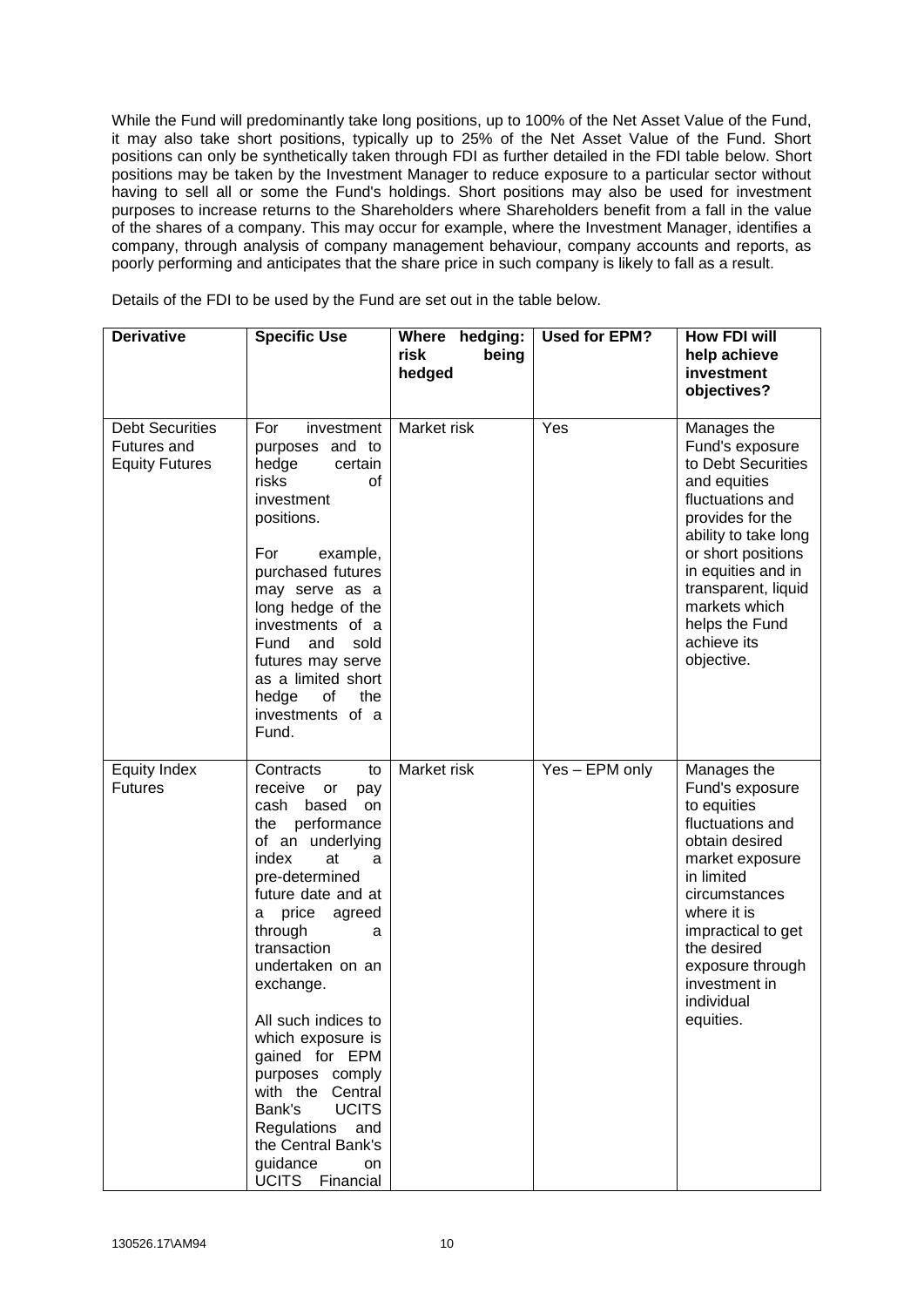| on<br>other<br>issues. | Indices and the<br><b>ESMA Guidelines</b><br>exchange<br>traded funds and<br><b>UCITS</b> |  |
|------------------------|-------------------------------------------------------------------------------------------|--|
|                        |                                                                                           |  |

| <b>Derivative</b>                                                                    | <b>Specific Use</b>                                                                                                                                                                                                                                                                                                                             | Where hedging:<br>risk<br>being<br>hedged | <b>Used for EPM?</b>            | <b>How FDI will</b><br>help achieve<br>investment<br>objectives?                                                                                                                                                                             |
|--------------------------------------------------------------------------------------|-------------------------------------------------------------------------------------------------------------------------------------------------------------------------------------------------------------------------------------------------------------------------------------------------------------------------------------------------|-------------------------------------------|---------------------------------|----------------------------------------------------------------------------------------------------------------------------------------------------------------------------------------------------------------------------------------------|
| <b>Currency Futures</b>                                                              | To hedge certain<br>risks<br>of<br>investment<br>positions.                                                                                                                                                                                                                                                                                     | Currency risk                             | $Yes - EPM$ and<br>hedging only | Manages the<br>Fund's exposure<br>to equities<br>fluctuations which<br>helps the Fund<br>achieve its<br>objective.                                                                                                                           |
| <b>Debt Securities</b><br>Options and<br><b>Equity Options</b><br>(Call/Put options) | Independent profit<br>opportunities and<br>to hedge certain<br>risks<br>οf<br>investment<br>positions.<br>For example, call<br>options may serve<br>as a long hedge<br>of the investments<br>of a Fund and<br>sold<br>investments<br>of a Fund and<br>sold futures may<br>serve as a limited<br>short hedge of the<br>investments of a<br>Fund. | Market risk                               | Yes                             | Manages the<br>Fund's exposure<br>to Debt Securities<br>and equities<br>fluctuations which<br>helps the Fund<br>achieve its<br>objective.<br>Limited to the<br>purchase (not<br>markets which<br>helps the Fund<br>achieve its<br>objective. |
| <b>Total Return</b><br>Swaps                                                         | Independent profit<br>opportunities and<br>to hedge certain<br>risks<br>οf<br>investment<br>For<br>positions<br>example they may<br>be used<br>to<br>simplify<br>both<br>currency hedging<br>and short selling,<br>for taking<br>long<br>positions<br>in<br>foreign currency<br>equities and for<br>short selling<br>in<br>domestic<br>or       | Market risk                               | Yes                             | Provides for the<br>ability to obtain<br>strategic<br>exposure without<br>taking a position<br>on the underlying<br>Debt Security or<br>equity itself.                                                                                       |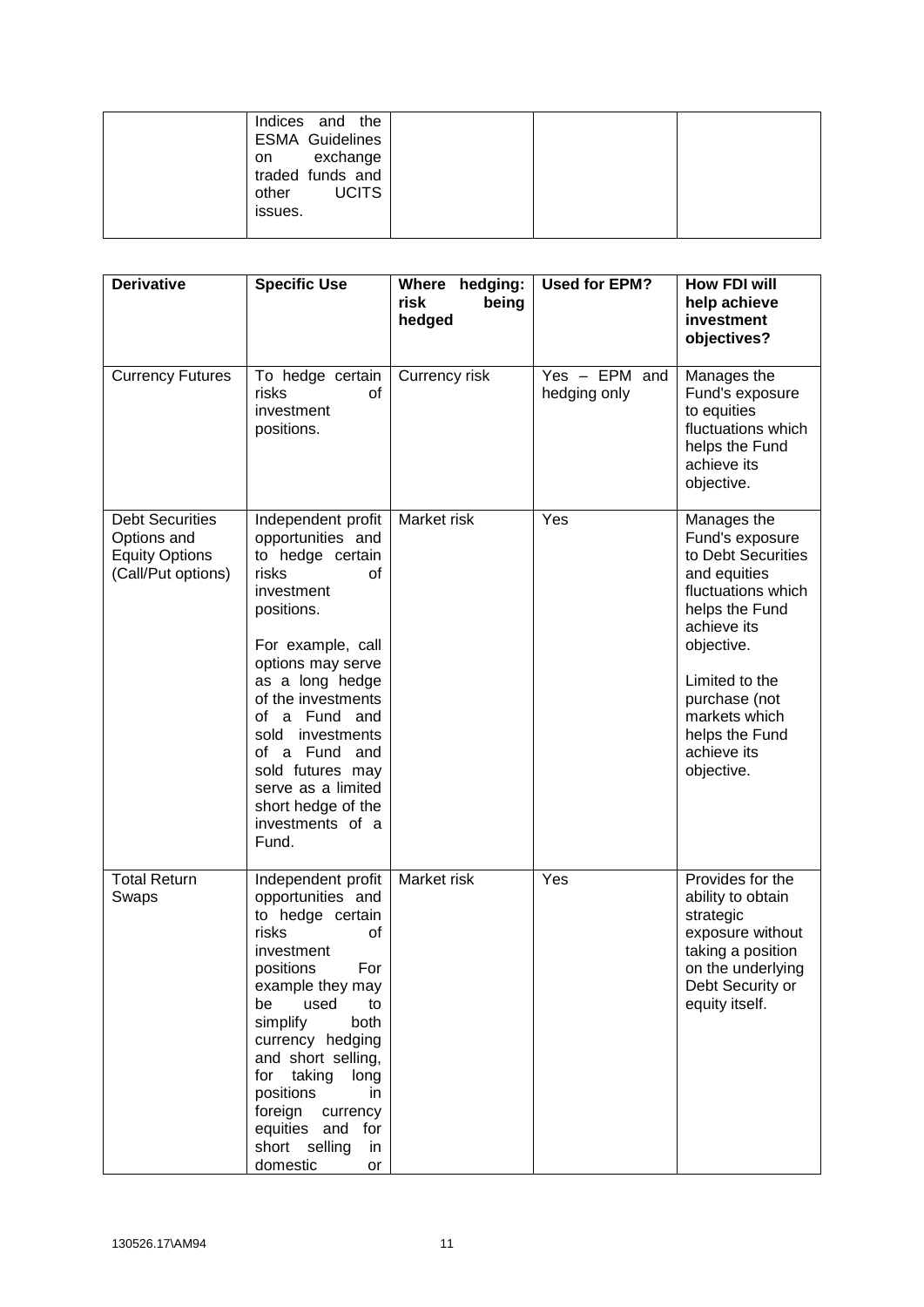|                      | foreign currency.                                          |                      |                                 |                                                                                                                                                                       |
|----------------------|------------------------------------------------------------|----------------------|---------------------------------|-----------------------------------------------------------------------------------------------------------------------------------------------------------------------|
| Currency<br>Forwards | To hedge certain<br>risks<br>οf<br>investment<br>positions | <b>Currency Risk</b> | $Yes - EPM$ and<br>hedging only | Hedge foreign<br>currency<br>exposure and<br>prevent NAV<br>fluctuations<br>(caused by<br>currency<br>movements)<br>which helps the<br>Fund achieve its<br>objective. |

### *Leverage and Gearing*

The Fund may not borrow funds, except in exceptional circumstances disclosed under the heading "Borrowing" below, but in assuming option positions or in synthetic short selling the Fund necessarily assumes leverage. That is to say, if it is fully invested, its total "exposure" is likely to be in excess of its Net Asset Value. The Fund uses FDI only as an incidental part of its strategy and thus it is entitled to use the "commitment approach" to quantify its global exposure. This requires taking all of the cash equity positions and adding to them all of the implied positions under FDIs, including total return swaps, to calculate overall exposure. The Fund will limit this implicit gearing to 50%. Accordingly the Fund will never be more than 1.5 times leveraged and therefore the global exposure of the Fund as calculated above will not exceed 150% of its Net Asset Value.

# **Currency Hedging**

### *Investment level hedging*

In the case of all Classes, the Fund will generally seek to hedge against currency fluctuations in non-GBP denominated portfolio investments.

Further details are included in the Prospectus under the heading "Foreign Exchange Risk".

### *Share class level hedging*

In the case of non-GBP denominated Classes, the relevant Class will seek to hedge against movements in exchange rates between the currency of the Share Class and the Base Currency. There can be no assurance that such hedging transactions will be effective so far as the Shareholders of the relevant Classes are concerned. In addition to the requirements set out in the section of the Prospectus entitled "Share Currency Designation Risk", the Investment Manager shall ensure that under-hedged positions of any Class do not fall short of 95% of the portion of the Net Asset Value of the Class which is to be hedged and keep any under-hedged position under review to ensure it is not carried forward from month to month.

# **PROFILE OF A TYPICAL INVESTOR**

The Fund is suitable for investors who are willing to tolerate medium risks and who are seeking a portfolio which has a medium to long-term horizon.

# **BORROWING**

The Fund may borrow monies from time to time to facilitate redemption payments or for other temporary purposes, with borrowings permissible up to a maximum of 10% of Net Asset Value of the Fund.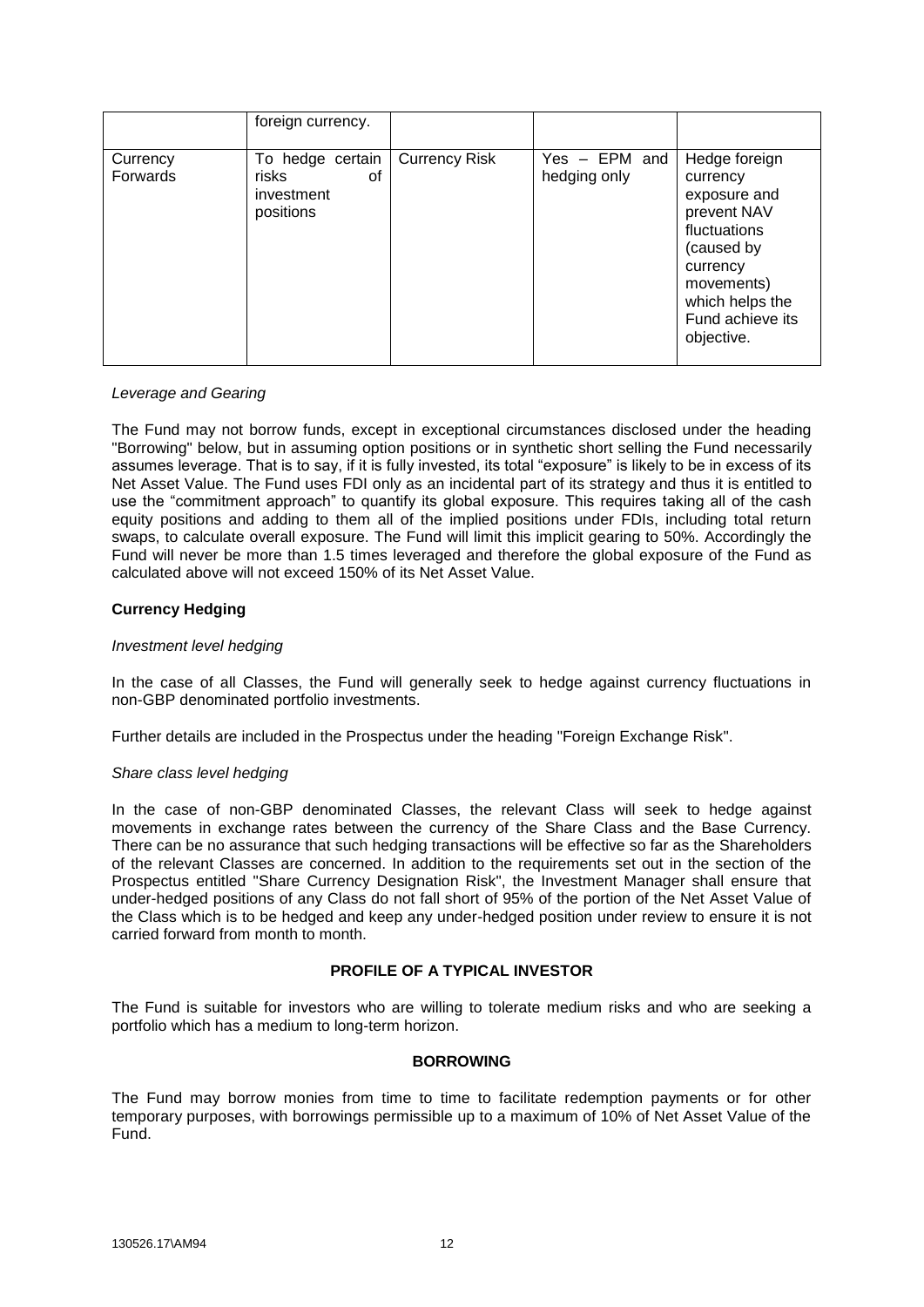### **INVESTMENT RESTRICTIONS**

The investment restrictions set out in the Prospectus are deemed to apply at the time of purchase of the Investments. If such limits are exceeded for reasons beyond the control of the ICAV, or as a result of the exercise of subscription rights, the ICAV must adopt, as a priority objective, the remedying of the situation, taking due account of the interests of Shareholders.

The Directors may, however, at their absolute discretion from time to time and subject to notifying Shareholders, add investment restrictions for each Fund as they shall determine shall be compatible with or in the interests of the Shareholders, including in order to comply with the laws and regulations of the countries where Shareholders are located provided that the general principle of diversification in respect of the Fund's assets are adhered to and that full details will be provided in an updated Supplement.

# **INVESTMENT RISKS**

Investment in the Fund carries with it a degree of risk including, but not limited to, the risks described in the "Investment Risks" section of the Prospectus. These investment risks are not purported to be exhaustive and potential investors should review the Prospectus and this Supplement carefully and consult with their professional advisers before making an application for Shares. There can be no assurance that the Fund will achieve its investment objective.

In addition, the following risk factors apply to the Fund:

# **Equities Risk**

Funds that invest in equities/debt securities run the risk that the market prices of those investments will decline. The market prices of equities may decline for reasons that directly relate to the issuing company, such as poor management performance or reduced demand for its goods or services. They also may decline due to factors that affect a particular industry, such as a decline in demand, labour or raw material shortages, or increased production costs. In addition, market prices may decline as a result of general market conditions not specifically related to a company or industry, such as real or perceived adverse economic conditions, changes in the general outlook for corporate earnings, changes in interest or currency rates, or adverse investor sentiment generally. Equities generally have significant price volatility and the market prices of equities can decline in a rapid or unpredictable manner. If a Fund purchases equities at a discount from their value as determined by the Investment Manager the Fund runs the risk that the market prices of these investments will not appreciate or will decline for a variety of reasons, one of which may be the overestimation of the value of those investments by the Investment Manager. The market prices of equities trading at high multiples of current earnings often are more sensitive to changes in future earnings expectations than the market prices of equities trading at lower multiples.

# **Debt Securities Considerations**

Debt Securities are subject to the risk of the issuer's inability to meet principal and interest payments on its obligations (i.e., credit risk) and are subject to the risk of price volatility due to such factors as interest rate sensitivity, market perception of the creditworthiness or financial condition of the issuer, and general market liquidity (i.e., market risk).

The Fund may invest in Debt Securities which are unrated by a recognised credit-rating agency or rated below Investment Grade and which are subject to greater risk of loss of principal and/or interest than higher-rated debt securities. The Fund may invest in Debt Securities which rank junior to other outstanding securities and obligations of a particular issuer, all or a significant portion of which may be secured on substantially all of that issuer's assets. The Fund may invest in Debt Securities which are not protected by financial covenants or limitations on additional indebtedness. The Fund may therefore be subject to increased credit, liquidity and interest rate risks. In addition, evaluating credit risk for rated debt securities involves uncertainty because credit rating agencies throughout the world have different standards, making comparison across countries difficult. Also, the market for credit spreads is often inefficient and illiquid, making it difficult to accurately calculate discounting spreads for valuing financial instruments.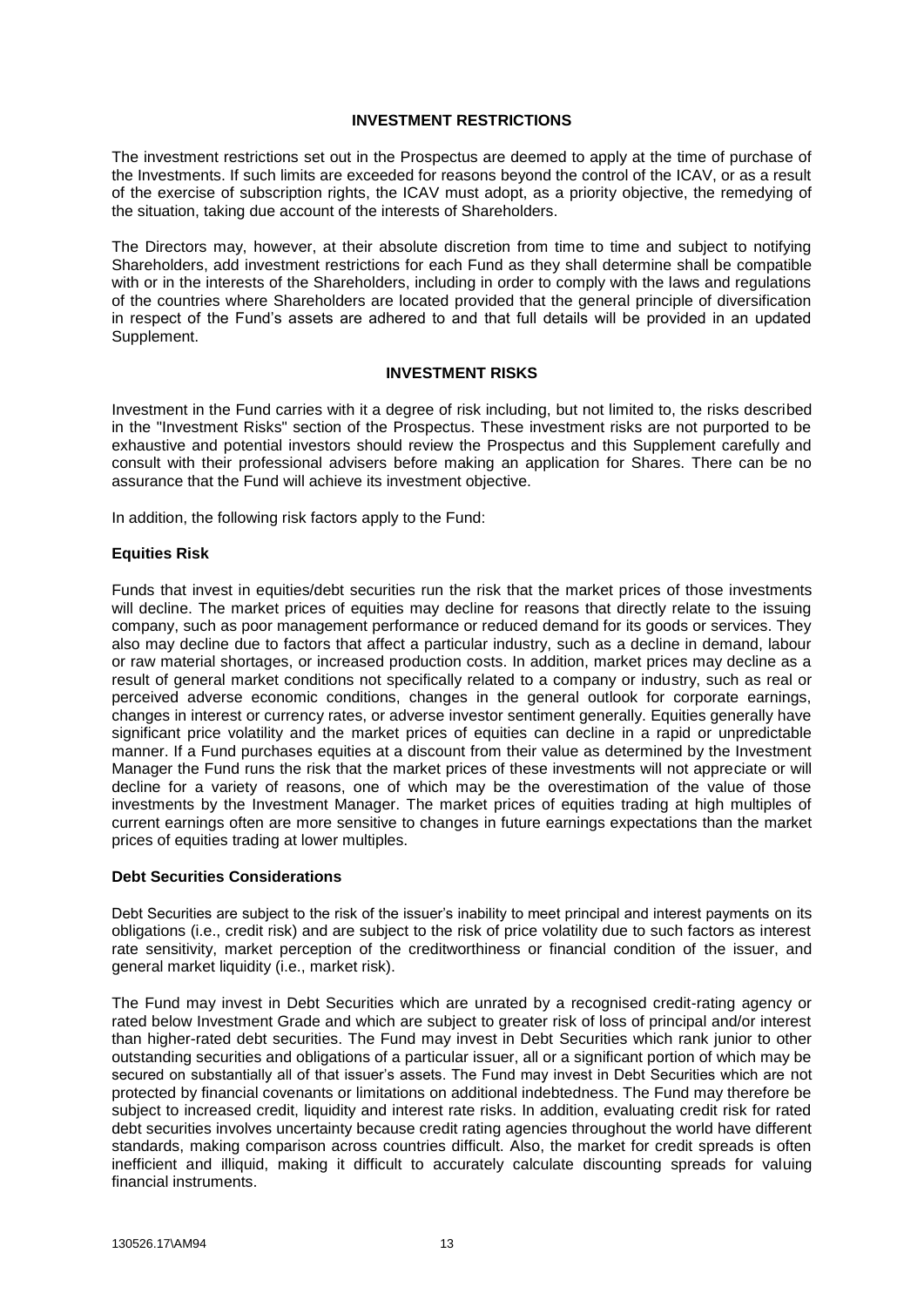Below investment-grade securities sometimes called "junk bonds" are considered speculative. Issuers of bonds may select not to have an issue rated by an external agency. Unrated bonds may have the characteristics of either investment or sub-investment grade bonds. A lack of rating tends to adversely affect marketability. Unrated bonds may be secured on assets of the issuer. These securities have greater risk of default than higher rated securities.

The market value of below investment grade securities and unrated securities is more sensitive to individual corporate developments and economic changes than higher rated securities. The market for below investment-grade securities or unrated securities may be less active than for higher rated securities, which can adversely affect the price at which these securities may be sold. Less active markets may diminish the Fund's ability to obtain accurate market quotations when valuing the portfolio securities and calculating the Net Asset Value of the Fund. In addition, the Fund may incur additional expenses if a holding defaults and the Fund has to seek recovery of its principal investment.

# **Medium Capitalisation Company Risk**

The Fund may invest in medium sized companies which generally involve greater risk and price volatility than larger, more established companies because they tend to have more limited product lines, markets and financial resources and may be dependent on a smaller management group than large capitalisation companies. In addition, equity and other securities issued by such companies are typically less liquid than securities issued by larger capitalisation companies. As a result, certain securities may be difficult or impossible to sell at the time and the price that the Fund would like. The Fund may have to lower the price, sell other securities instead or forego an investment opportunity. Any of these could have a negative effect on the management or performance of the Fund.

# **Large Capitalisation Company Risk**

The Fund's investments in larger, more established companies are subject to the risk that larger companies are sometimes unable to attain the high growth rates of successful, smaller companies, especially during extended periods of economic expansion. Larger, more established companies may be unable to respond quickly to new competitive challenges, such as changes in consumer tastes or innovative smaller competitors, potentially resulting in lower markets for their common stock.

### **Foreign Investment Risk**

As the Fund may invest in global equity securities, there is a risk of currency fluctuations, economic or financial insolvency, lack of timely or reliable financial information, possible imposition of foreign withholding taxes or unfavourable political, economic or legal developments.

### **VALUATION**

### **Valuation of listed securities**

The value of the assets of the Fund with respect to each Investment which is quoted, listed or traded under the rules of a Recognised Market, for which market quotations are readily available, shall be valued at the official closing price published by the exchange on the relevant Recognised Market at the Valuation Point.

The ICAV has adopted a pricing policy for the Fund which sets out the methods and the procedures for ensuring that all assets are valued in accordance with the Instrument, the Prospectus and this Supplement.

Investors' attention is drawn to the section entitled "Valuation of Assets" in the Prospectus for detail on how the Fund's Investments are valued.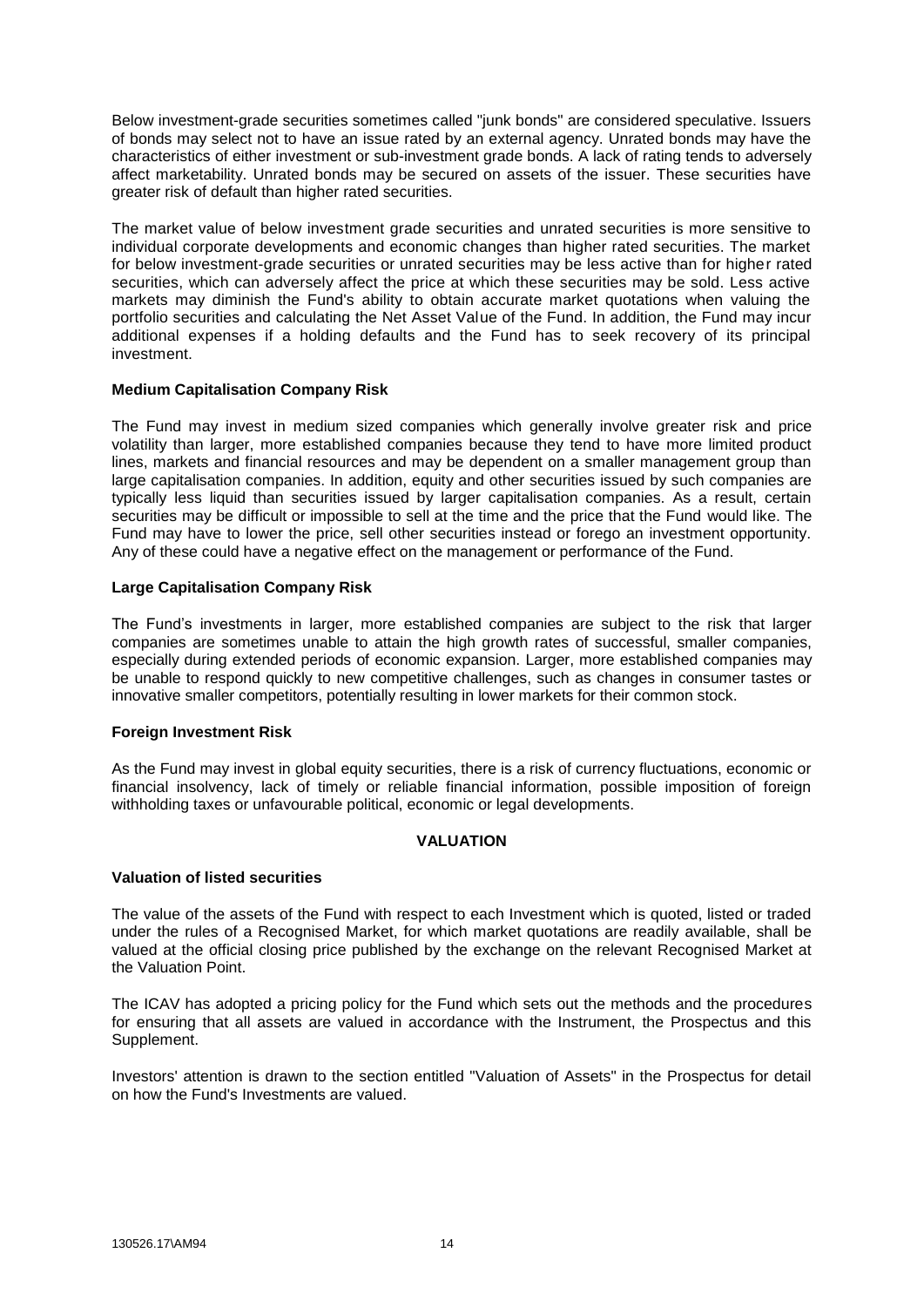# **THE INVESTMENT MANAGER AND GLOBAL DISTRIBUTOR**

The Investment Manager and Global Distributor is Rudolf Wolff Limited, a limited company incorporated in the United Kingdom with its registered office at 10 Orange Street London WC2H 7DQ, UK.

The Investment Manager and Global Distributor is regulated by the Financial Conduct Authority in the United Kingdom as an Exempt CAD Firm. As at the date of this Supplement, the value of the group's assets under management amounted to approximately USD \$ 45 Million.

### *Investment Management and Distribution Agreement*

The investment management and distribution agreement between -the Management Company and the Investment Manager of 30 November 2020, effective 00:01 on 1 December 2020, provides that the Investment Manager will act as Investment Manager and Distributor to the Fund. Pursuant to the Investment Management and Distribution Agreement, the Investment Manager provides the discretionary investment management services in relation to the investments of the Fund. The Investment Manager has full power and discretionary authority on behalf of and for the account of the Fund to manage the investment and reinvestment of the assets of the Fund and in accordance with the investment objective, policies, strategy and restrictions of the Fund as set out in this Supplement and to enter into any agreement, contract or transaction in relation to the acquisition, holding, exchange, transfer, or disposal of any investments on behalf of the Fund. The Investment Manager is responsible for placing orders for the purchase and sale of investments directly with brokers or dealers.

The Investment Management and Distribution Agreement provides that the Investment Manager (and each of its directors, officers, employees, sub-contractors, servants or agents) shall not be liable to the Manager, the ICAV or any Shareholder in connection with the performance by the Investment Manager (or any of its directors, officers, employees or agents) of its obligations and duties in accordance with or in pursuance of rendering the services under the Investment Management and Distribution Agreement or any request or advice of the Investment Manager or its duly authorised agent(s) or such other delegate(s) of the Investment Manager or any of them otherwise than due to the negligence, wilful default, fraud, recklessness or bad faith of the Investment Manager in the performance or non-performance by the Investment Manager (or any of its directors, officers, employees or agents) of the duties, obligations or functions of the Investment Manager , provided however, the Investment Manager (and each of its directors, officers, employees, sub-contractors, servants or agents) shall not be liable for exemplary, special, indirect or consequential damages of any nature.

The Investment Management and Distribution Agreement shall continue in force unless terminated by any party giving written notice of not less than ninety (90) days to the other party, provided further that in certain circumstances set out in the Investment Management and Distribution Agreement, either party may terminate the Investment Management and Distribution Agreement upon the occurrence of certain events, such as the insolvency or liquidation of either party. The Investment Management and Distribution Agreement is governed by the laws of Ireland.

### **KEY INFORMATION FOR SUBSCRIBING AND REDEEMING**

### **Share Classes**

| <b>Class</b>                     | Ccy        | <b>Initial</b><br><b>Investment</b> | <b>Further</b><br><b>Investment</b> |
|----------------------------------|------------|-------------------------------------|-------------------------------------|
| Class BA GBP Accumulating        | <b>GBP</b> | 3,000                               | 500                                 |
| Class BA USD Accumulating        | <b>USD</b> | 3,000                               | 500                                 |
| Class BI GBP Income              | <b>GBP</b> | 3,000                               | 500                                 |
| Class BI USD Income              | <b>USD</b> | 3,000                               | 500                                 |
| <b>Class CA EUR Accumulating</b> | <b>EUR</b> | 3,000                               | 500                                 |
| <b>Class CA GBP Accumulating</b> | <b>GBP</b> | 3,000                               | 500                                 |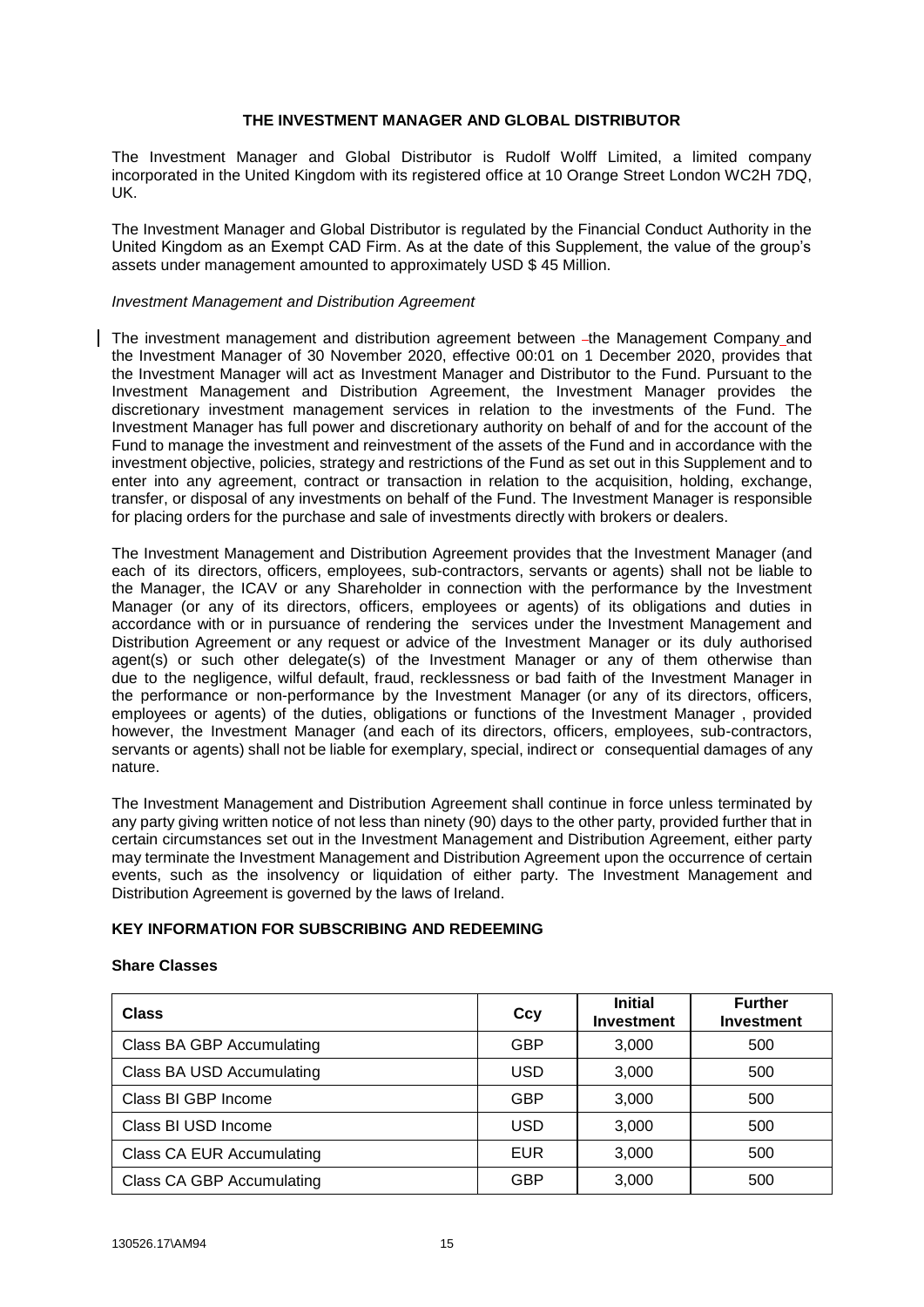| Class CA USD Accumulating       | <b>USD</b> | 3,000   | 500    |
|---------------------------------|------------|---------|--------|
| Class CA GBP Institution        | <b>GBP</b> | 100,000 | 10,000 |
| Class CA USD Institution        | <b>USD</b> | 100,000 | 10,000 |
| Class CA GBP Retail             | <b>GBP</b> | 3,000   | 500    |
| Class CA USD Retail             | <b>USD</b> | 3,000   | 500    |
| Class CI CHF Institution        | <b>CHF</b> | 100,000 | 10,000 |
| <b>Class CI EUR Institution</b> | <b>EUR</b> | 100,000 | 10,000 |
| Class CI GBP Retail             | <b>GBP</b> | 3,000   | 500    |
| Class CI USD Retail             | <b>USD</b> | 3,000   | 500    |
| Class FA GBP Accumulating       | <b>GBP</b> | 3,000   | 500    |
| Class FA USD Accumulating       | <b>USD</b> | 3,000   | 500    |
| Class FI GBP Income             | <b>GBP</b> | 3,000   | 500    |
| Class FI USD Income             | <b>USD</b> | 3,000   | 500    |
| Class RA EUR Accumulating       | <b>EUR</b> | 3,000   | 500    |

The Directors are given authorisation to effect the issue of Shares of any Class and Currency to create new Classes on such terms as they may from time to time determine to address investor demands, in accordance with the Central Bank's requirements.

# **Details of minimum investment**

It should be noted that the details for each Class set out in the table above include the minimum initial and subsequent subscription amounts. These amounts may be reduced or waived at the discretion of the Directors.

### **Initial Offer Period**

The following Classes will be available initially from 09:00 (Irish time) on 5 January 2021 until 17:00 (Irish time) on 4 July 2021 (or such shorter or longer period as the Directors may determine):

- Class CA USD Institutional;
- Class CA GBP Retail;
- Class CA USD Retail;
- Class CI CHF Institutional;
- Class CI EUR Institutional;
- Class CI GBP Retail; and
- Class CI USD Retail.

After the Initial Offer Period, the above Classes are available for subscriptions at the relevant Net Asset Value per Share at each Dealing Day.

The Initial Offer Period of all other Classes has now closed.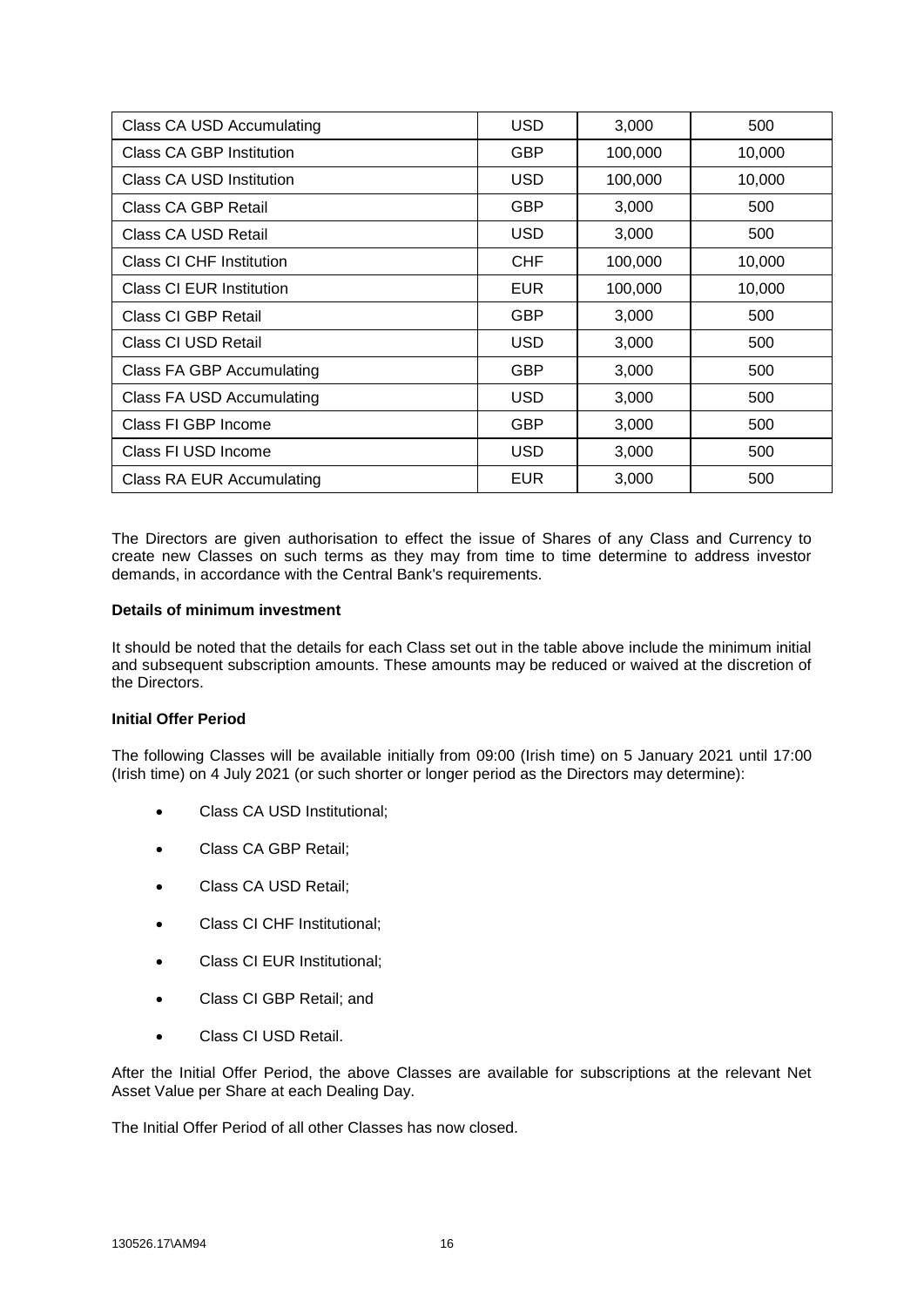# **Initial Offer Price**

During the Initial Offer Period, Shares will be available for subscription at €100.00, £100.00 and \$100.00 per Share, as applicable (the "**Initial Offer Price**").

### **Subsequent Dealing**

After the Initial Offer Period all Classes shall be issued at the Net Asset Value per Share calculated at the Valuation Point and adding thereto such sum as the Directors in their absolute discretion may from time to time determine as an appropriate provision for Duties and Charges.

The Net Asset Value per Share (including up-to-date dealing prices) will be published on each Dealing Day on https://www.rudolfwolff.com/rwgif-bloomberg-tickers*.* The Net Asset Value per Share will also be available from the offices of the Administrator.

In order to receive Shares at the Net Asset Value per Share as of any particular Dealing Day, the Application Form, which may be emailed, posted or sent by facsimile to the Administrator, and must be received no later than the Dealing Deadline with cleared subscription monies to be received no later than two (2) Business Days prior to the relevant Dealing Day. Applications received after such time will be held over until the following Dealing Day. The Administrators contact details are set out in the Application Form.

No credit interest will accrue on subscription monies received prior to the deadline*.*

Subscriptions for Shares should be made by electronic transfer to the account as specified in the Application Form.

## **REDEMPTIONS**

# **Redemption of Shares**

Shareholders may request the Fund to redeem their Shares on and with effect from any Dealing Day at the Net Asset Value per Share less any applicable Duties and Charges calculated at the Valuation Point immediately preceding the relevant Dealing Day subject to any adjustment required for exchange fees as described under "Switching between Classes" below, provided that no redemption charge will apply to a redemption of Shares unless it is part of a switch between Classes as detailed below.

Redemption requests should be made on the Redemption Form (available from the Administrator) which should be posted or sent by facsimile (with the original form to follow) to the Administrator no later than the Dealing Deadline. The address for the Administrator is set out in the Redemption Form. Subject to the foregoing, and to the receipt of the original Application Form and all anti-money laundering documentation and completion of all anti-money laundering checks, redemption proceeds will be paid by electronic transfer to the Shareholder's account specified in the Application Form within 5 Business Days from the deadline for receipt of redemption requests. Redemptions will not be processed on non-verified accounts.

Redemptions may also be effected by such other means as the ICAV, with the consent of the Administrator, may prescribe from time to time where such means are in accordance with the requirements of the Central Bank and where the Prospectus and Supplement have been updated in advance.

# **SWITCHING BETWEEN CLASSES**

A Share exchange may be effected by way of a redemption of Shares of one Class and a simultaneous subscription at the most recent Net Asset Value per Share for Shares of the other Class. The general provisions and procedures relating to redemptions and subscriptions for Shares as set out above will apply.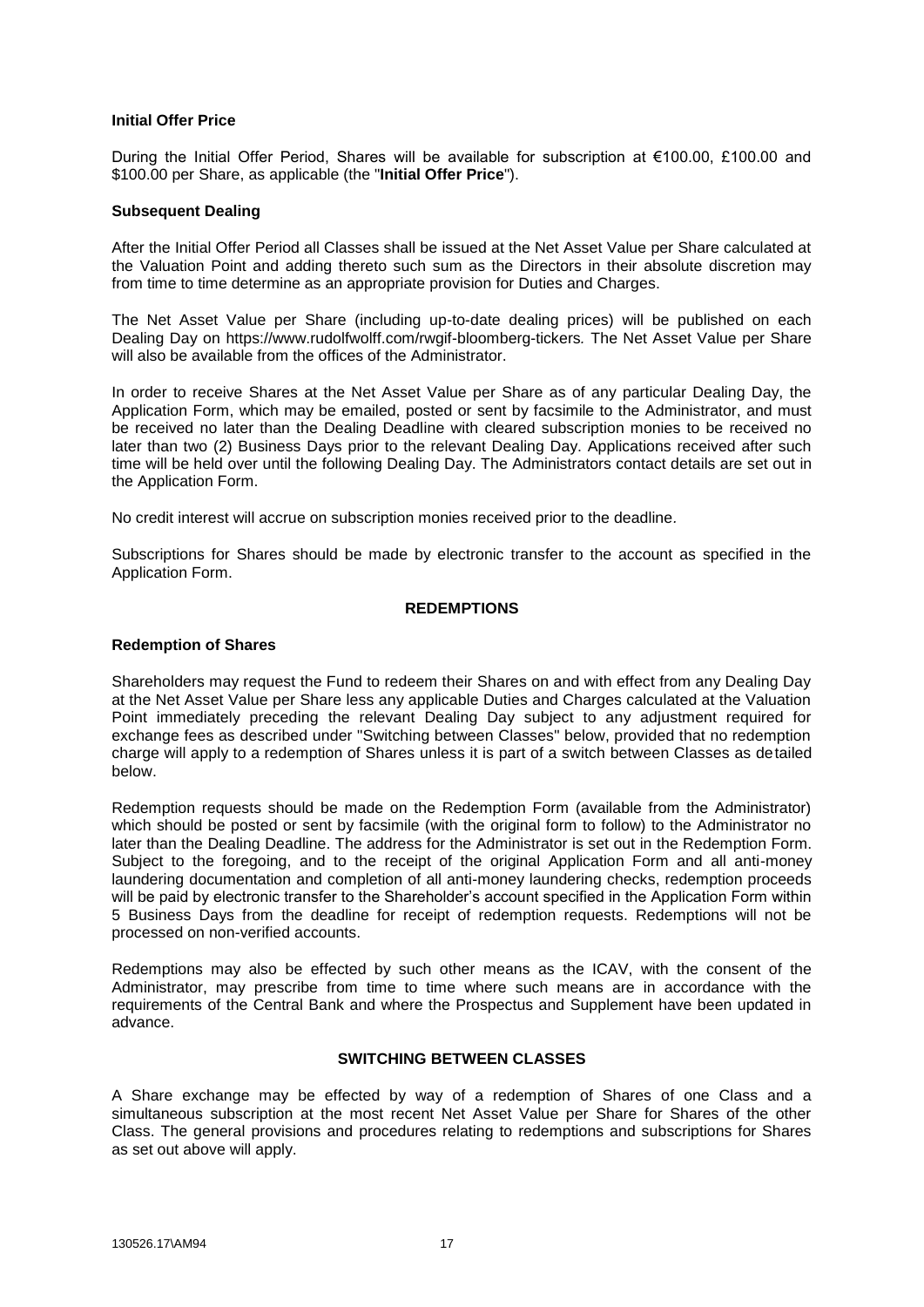Redemption proceeds will be converted into the other currency at the rate of exchange available to the Administrator and the cost of conversion will be deducted from the amount applied in subscribing for Shares of the other Class.

If a Shareholder switches more than twice in one calendar year between classes of Shares, an exchange fee not to exceed 1% of the redemption proceeds of the Class which is being exchanged with another Class of the Fund may be payable on each exchange. If the exchange fee is charged, then the redemption proceeds of the Class which is being exchanged will be reduced by the amount of the exchange fee and the net amount applied in subscribing for Shares of the other Class. The Directors or their delegates may waive the payment of the exchange fee at their discretion. Where charged, the exchange fee will be retained by the ICAV.

# **DIVIDEND POLICY**

It is the current intention of the Directors to declare dividends in respect of the Income Shares. Dividends, at the sole discretion of the Directors, may be paid out of net income (including dividend and interest income) and the excess of realised and unrealised capital gains net of realised and unrealised losses in respect of investments of the Fund.

Dividends will usually be declared bi-annually with respect to the Income Shares, on the last Business Day for the period ending on the last day of February (payable on or before 30 April) and the last day of August (payable on or before 31 October) of each year (or at a time and frequency to be determined at the discretion of the Directors following prior notification to the Shareholders). Dividends will be automatically reinvested in additional Shares of the same Class of the Fund unless the Shareholder has specifically elected on the Application Form or subsequently notified the Administrator in writing of its requirement to be paid in cash sufficiently in advance of the declaration of the next distribution payment.

Cash payments will be made by electronic transfer to the account of the Shareholder specified in the Application Form or, in the case of joint holders, to the name of the first Shareholder appearing on the register, within four (4) weeks of their declaration.

Any distribution which is unclaimed six (6) years from the date it became payable shall be forfeited and shall revert to the Fund.

Dividends will not normally be declared and paid on Accumulation Shares.

If the dividend policy of a Class should change, full details will be provided in an updated Supplement and all Shareholders will be notified in advance.

# **FEES AND EXPENSES**

# **Management Company Fees**

The Management Company shall be entitled to receive, out of the assets of the Fund, a fee of up to 0.05% per annum of the Net Asset Value, subject to a minimum monthly fee of up to €3,333.00.

The Management Company fees shall be calculated and accrued monthly based on the latest Net Asset Value of the Fund and shall be payable monthly in arrears.

The Management Company may also be reimbursed out of the assets of the Fund all its reasonable, properly vouched out-of-pocket expenses incurred in the performance of its duties and responsibilities under the Management Company Agreement.

### **Investment Manager Fees**

The Investment Manager shall be entitled to a management fee payable out of the assets of the Fund calculated by the Administrator, accruing at each Valuation Point and payable monthly in arrears. The Investment Manager fee comprises a monthly fee of 0.015% of the Net Asset Value, up to a maximum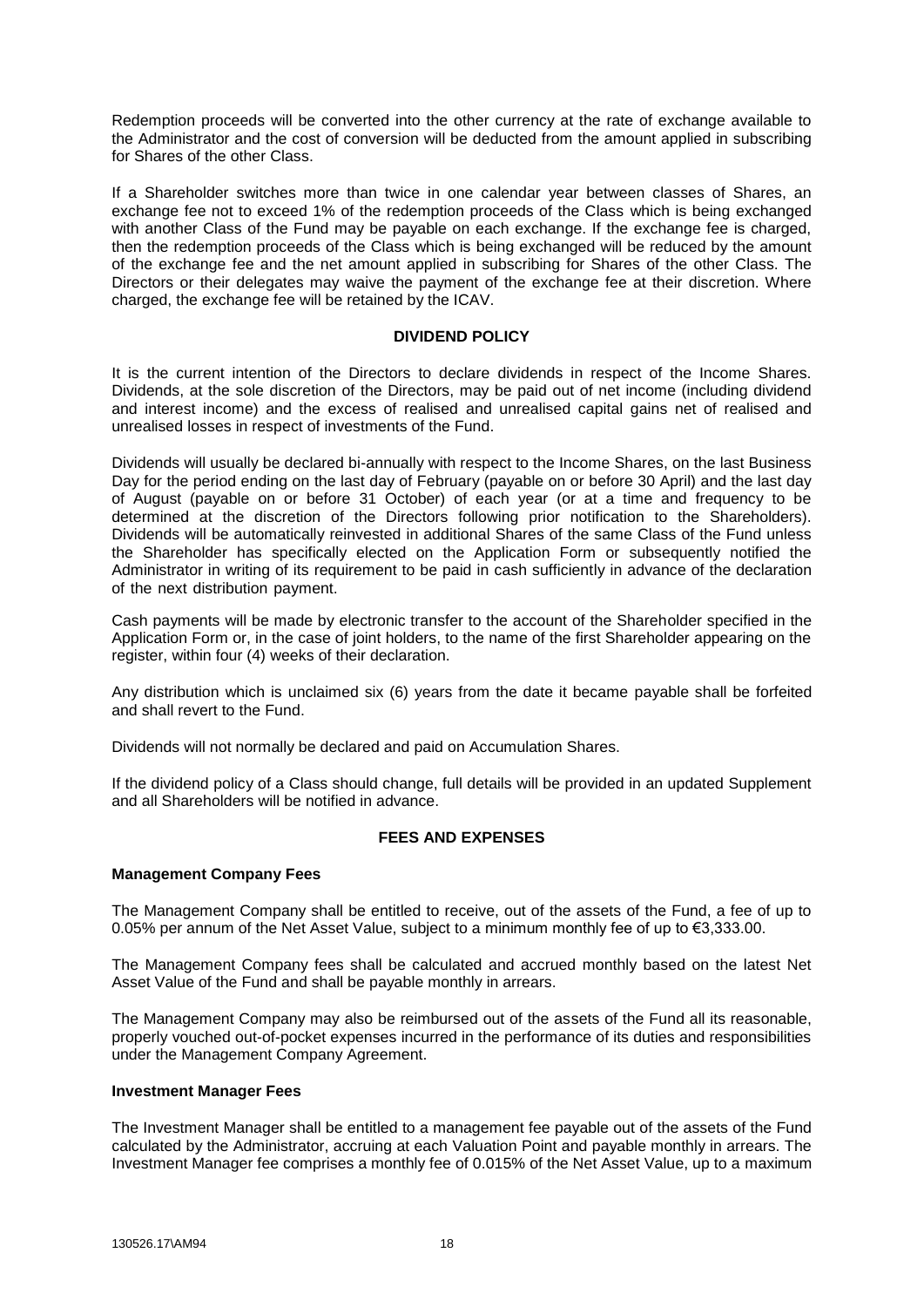Net Asset Value of GBP 50,000,000 and 0.005% thereafter for compliance and risk monitoring support services per month and an annual fee at a maximum rate of:

- (a) 1.50% of the Net Asset Value of Class BA, Class BI, Class CI Institution, Class FA, Class FI Shares, and Class RA Shares at each Valuation Point;
- (b) 1.25% of the Net Asset Value of Class CA Retail and Class CI Retail Shares; and
- (c) 0.5% of the Net Asset Value of Class CA Institution Shares

The Investment Manager may from time to time and at its sole discretion and out of its own resources decide to pay rebates/retrocessions to some or all Shareholders or to the ICAV out of the management fee that it receives.

All fees payable to the Investment Manager will be paid in GBP. The Fund shall bear the cost of any Irish value added tax applicable to any amount payable to the Investment Manager.

The Investment Manager may also be reimbursed out of the assets of the Fund all its reasonable, properly vouched out-of-pocket expenses incurred in the performance of its duties and responsibilities under the Investment Manager Agreement.

## **Global Distributor Fees**

The Global Distributor shall not receive any fees in respect of its global distribution services. However, in the event of a replacement of the Global Distributor with a different global distributor (the "**New Global Distributor**"), the New Global Distributor would be remunerated out of the Investment Manager's fees (as outlined above) subject to an agreement between the Investment Manager and the New Global Distributor.

### **Performance Fees**

Performance Fees shall not apply to any Class of the Fund,

# **Initial Sales Charge and Contingent Deferred Sales Charge ("CDSC")**

### *Class CA Institution Shares*

Shareholders in Class CA Institution Shares will not be subject to an initial sales charge or a CDSC.

### *Class BA, BI, RA and RI Shares*

Shareholders in the Class BA, BI, RA and RI Shares will not be subject to an initial sales charge but may be subject to a CDSC. The rate will be applied on a scale of up to a maximum of 5% of the net subscription amount, out of which the Distributor shall be entitled to receive a fee of up to 0.50% of the net subscription amount. A 5% CDSC will be applied to redemption proceeds on Shares redeemed within one year of the subscription for Shares. A CDSC of 4% shall apply to redemption proceeds on Shares redeemed after one year but prior to the second anniversary of the subscription for Shares. A CDSC of 3% shall apply to redemption proceeds on Shares redeemed after two years but prior to the third anniversary of the subscription for Shares. A CDSC of 2% shall apply to redemption proceeds on Shares redeemed after three years but prior to the fourth anniversary of the subscription for Shares. A CDSC of 1% shall apply to redemption proceeds on Shares redeemed after four years but prior to the fifth anniversary of the subscription for Shares. The ICAV may in its sole discretion waive payment of the CDSC or reduce the amount of the CDSC payable by any Shareholder.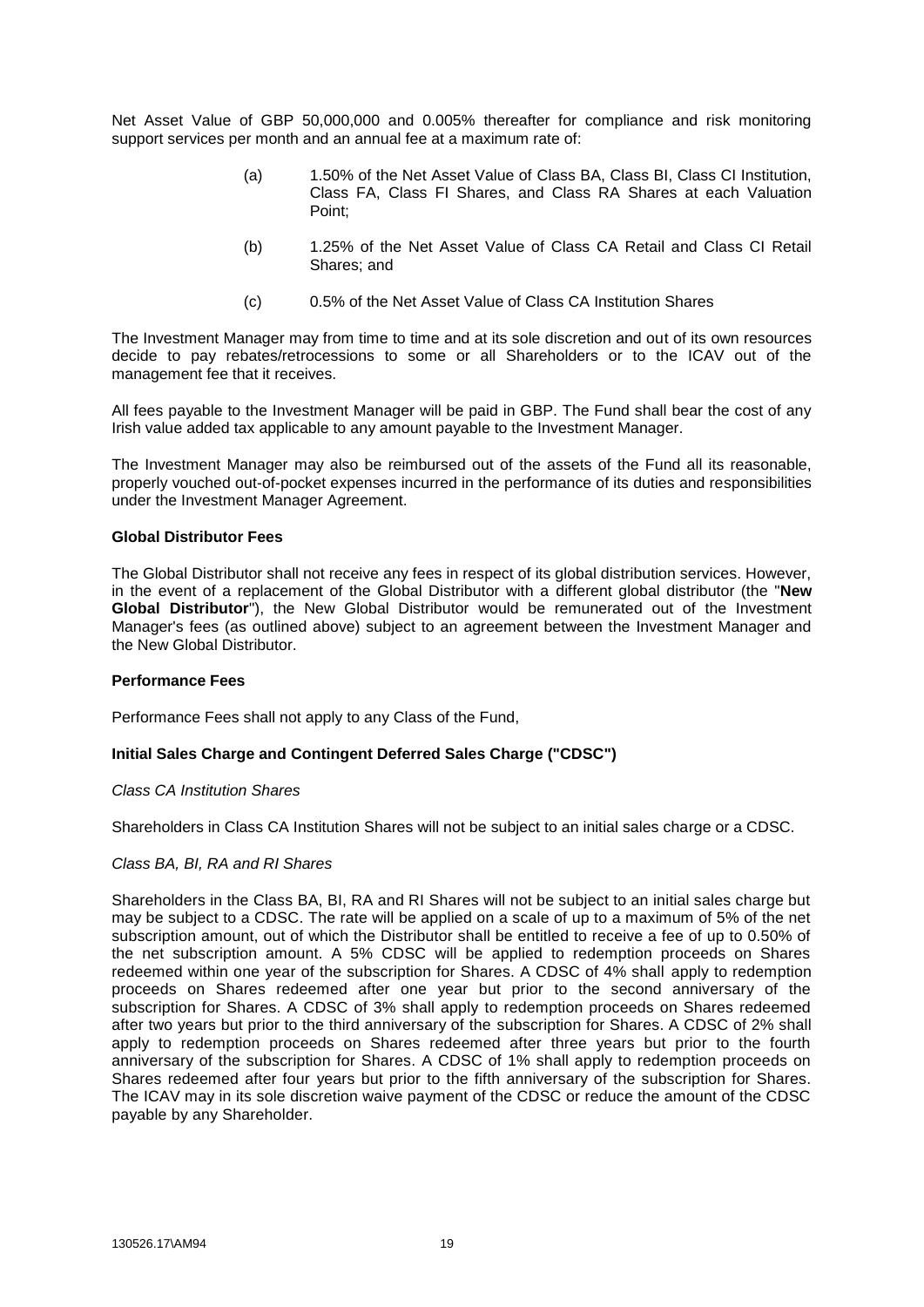### *Class CA, CA Retail, CI, CI Retail Shares*

Shareholders in Class CA, CA Retail, CI, CI Retail Shares may be subject to an initial sales charge of up to a maximum of 5% only of the Net Asset Value per Share. The Directors or their delegates may waive the payment of the initial sales charge at their discretion. Class CA, CA Retail, CI, CI Retail Shares are not subject to the CDSC.

*Class CI Institution, FA, FI, SA and SI Shares*

Shareholders in Class CI Institution, FA, FI, SA and SI Shares may be subject to an initial sales charge of up to a maximum of 5% of the Net Asset Value per Share, out of which the Distributor shall be entitled to receive a fee of up to 0.50%. The Directors or their delegates may waive the payment of the initial sales charge at their discretion. Class CI Institution, FA, FI, SA and SI Shares are not subject to the CDSC.

# **ADDITIONAL INFORMATION FOR SHAREHOLDERS IN THE UK**

The following information is selective, containing specific information in relation to the Fund and does not relate to any of the other sub-funds of the ICAV. This information is for UK-based investors only.

The Financial Conduct Authority has not approved and takes no responsibility for the contents of the Prospectus or this Supplement or for the financial soundness of the ICAV or any of its sub-funds or for the correctness of any statements made or expressed in the Prospectus or this Supplement.

The ICAV is a recognised collective investment scheme within the meaning of Section 264 of the UK Financial Services and Markets Act 2000 (the "**FSMA**") and Shares in the ICAV may be promoted to the UK public by persons authorised to carry on investment business in the UK and will not be subject to restrictions contained in Section 238 of the FSMA.

The ICAV does not carry on regulated activities in the UK and so does not require the conduct of its business to be regulated under the FSMA. Shareholders will therefore not benefit from the protections provided by the UK regulatory system such as the Financial Services Compensation Scheme or the Financial Ombudsman Service.

# **UK Facilities Agent**

The Global Distributor (the "Facilities Agent") has been appointed, pursuant to the Global Distribution Agreement with the Management Company, to act as the facilities agent in the UK and it has agreed to provide certain facilities at its office at 10 Orange Street London WC2H 7DQ

At these facilities any person may:

- 1. inspect (free of charge) a copy (in English) of:
	- (a) the registration order and instrument of incorporation of the ICAV;
	- (b) the latest version of the Prospectus;
	- (c) the latest version of the Key Investor Information Document for the Fund;
	- (d) the latest annual and half-yearly reports most recently prepared and published by the ICAV;
- 2. obtain a copy of any of the above documents (free of charge);
- 3. obtain information (in English) about the prices of Shares in the ICAV; and
- 4. make a complaint about the operation of the ICAV, which the Facilities Agent will transmit to the ICAV.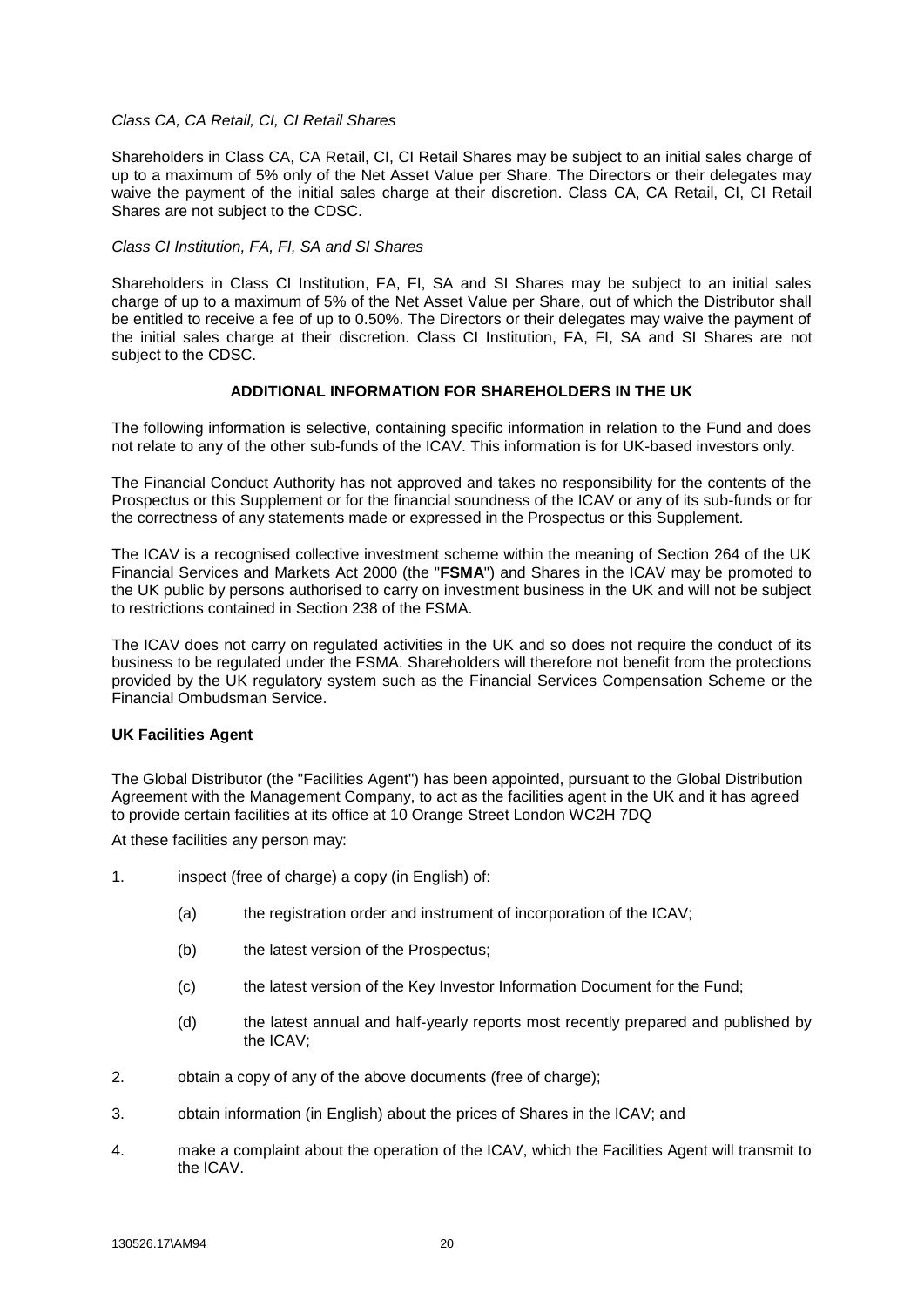Further, any Shareholder may redeem or arrange for the redemption of Shares in the ICAV and obtain payment at the offices of the Facilities Agent.

# **United Kingdom Taxation**

The following is a summary of various aspects of the United Kingdom taxation regime which may apply to UK resident persons acquiring Shares in the Fund, and where such persons are individuals, only to those domiciled in the UK. It is intended as a general summary only, based on current law and practice in force as of the date of this Prospectus. There can be no guarantee that the tax position or proposed tax position prevailing at the time an investment in the Fund is made will endure indefinitely. Such law and practice may be subject to change, and the below summary is not exhaustive. Furthermore, it will apply only to those UK Investors holding Shares as an investment rather than those which hold Shares as part of a financial trade; and does not cover UK Investors which are tax exempt or subject to special taxation regimes.

This summary should not be taken to constitute legal or tax advice, and any prospective investor should consult their own professional advisers as to the UK tax treatment of returns from the holding of Shares in the Fund.

Prospective Shareholders should familiarise themselves with and, where appropriate, take advice on the laws and regulations (such as those relating to taxation and exchange controls) applicable to the subscription for, and the holding, purchasing, switching or disposing of Shares in the place of their citizenship, residence and domicile.

### *The Fund*

The affairs of the ICAV with respect to the Fund are intended to be conducted in such a manner that it should not become resident in the UK for taxation purposes. Therefore, on the condition that the ICAV with respect to the Fund does not carry on a trade in the UK through a permanent establishment, branch or agency located there, then the ICAV will not be subject to UK corporation tax on income or chargeable gains arising to it, other than on certain UK source income (or income with a comparable connection to the UK) from which income tax may be deducted.

It is not expected that the activities of the ICAV with respect to the Fund will be regarded as trading activities for the purposes of UK Taxation. However, to the extent that trading activities are carried on in the UK they may in principle be liable to UK tax. The profit from such trading activities will not be assessed to UK tax provided that the ICAV on behalf of the Fund and the Investment Manager meet certain conditions. The Directors and the Investment Manager intend to conduct the respective affairs of the ICAV and the Investment Manager so that all the conditions are satisfied, so far as those conditions are within their respective control, but it cannot be guaranteed that the conditions necessary to prevent this will at all times be satisfied.

Income and gains received by the ICAV with respect to the Fund may be subject to withholding or similar taxes imposed by the country in which such returns arise.

### *Shareholders*

Subject to their personal tax position, Shareholders resident in the UK for taxation purposes will normally be liable to UK income tax or corporation tax in respect of dividends or other distributions of the Fund (including any dividends funded out of realized capital profits of the Fund), whether or not reinvested. In addition, UK resident Shareholders holding Shares at the end of each "reporting period" (as defined for UK tax purposes) will potentially be liable to UK income or corporation tax on their Share of a Class's "reported income", to the extent that this amount exceeds dividends received. Further details on the reporting regime and its implication for investors are discussed in more detail below. Both dividends and reported income will be treated as dividends received from a foreign corporation, subject to any re-characterisation of interest where the offshore fund invests more than 60% of its assets in interest-bearing (or economically similar) assets.

Under Part 9A of the Corporation Tax Act 2009, dividend distributions from an offshore fund made to companies resident in the UK are likely to fall within one of a number of exemptions from UK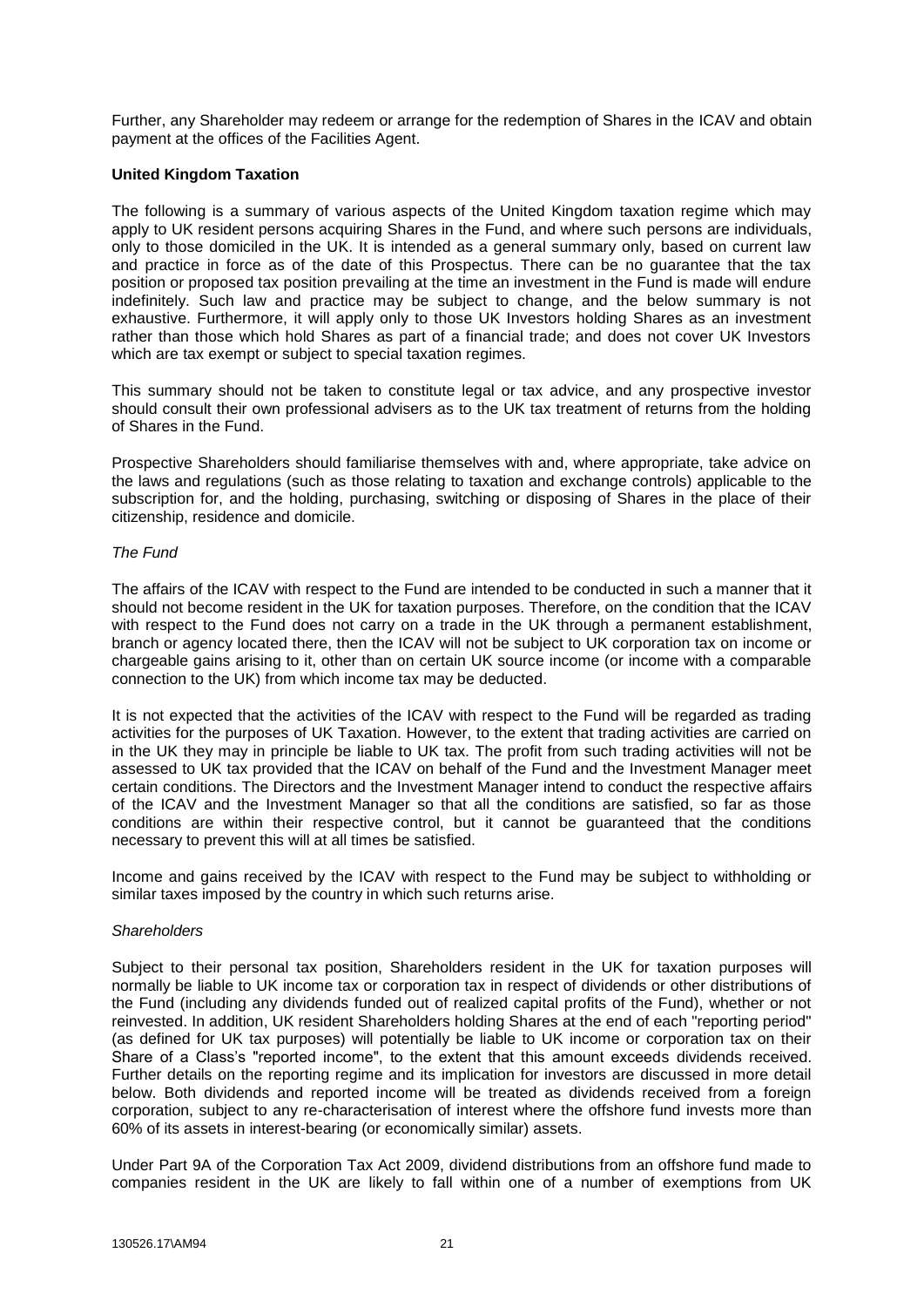corporation tax. In addition, distributions to non-UK companies carrying on a trade in the UK through a permanent establishment in the UK should also fall within the exemption from UK corporation tax on dividends to the extent that the Shares held by that fund are used by, or held for, that permanent establishment. Reported income will be treated in the same way as a dividend distribution for these purposes.

Shareholdings in the Fund are likely to constitute interests in an "offshore fund", as defined for the purposes of Part 8 of the Taxation (International and Other Provisions) Act 2010 ("**TIOPA 2010**"), with each Share class of the Fund treated as a separate 'offshore fund' for these purposes. Under TIOPA 2010, any gain arising on the sale, disposal or redemption of Shares in an offshore fund (or on conversion from one fund to another within an umbrella fund) held by persons who are resident in the United Kingdom for tax purposes will be taxed at the time of such sale, disposal, redemption or conversion as income and not as a capital gain. This does not apply, however, where a fund is approved as a "reporting fund" under the UK Reporting Fund Regime, throughout the period during which the Shares have been held.

### *UK Reporting Fund Regime*

The Offshore Funds (Tax) Regulations 2009 (S.I. 2009/3001) (the "**Tax Regulations**") provide that if a person resident in the UK for taxation purposes holds an interest in an offshore fund and that offshore fund is a 'non-reporting fund', any gain accruing to that person upon the sale or other disposal of that interest will be charged to UK tax as income and not as a capital gain.

Alternatively, where a person resident in the UK holds an interest in an offshore fund that has been a 'reporting fund' for all periods of account for which they hold their interest, any gain accruing upon sale or other disposal of the interest will be subject to tax as a capital gain rather than income; with relief for any accumulated or reinvested profits which have already been subject to UK income tax or corporation tax on income (even where such profits are exempt from UK corporation tax).

Where an offshore fund may have been a non-reporting fund for part of the time during which the UK Investor held their interest and a reporting fund for the remainder of that time, there are elections which can potentially be made by the Shareholder in order to pro-rate any gain made upon disposal; the impact being that the portion of the gain made during the time when the offshore fund was a reporting fund would be taxed as a capital gain. Such elections have specified time limits in which they can be made. Shareholders should refer to their tax advisors for further information.

It should be noted that a "disposal" for UK tax purposes would generally include a switching of interest between any sub-funds within the ICAV and might in some circumstances include switching of interests between classes in the Fund.

An application is to be made to HMRC under Part 3 of the Tax Regulations for each class of Share in the Fund to be treated as a 'reporting fund'. In broad terms, a 'reporting fund' under these regulations is an offshore fund that meets certain upfront and annual reporting requirements to HM Revenue & Customs and its Shareholders. The Directors intend to manage the affairs of the ICAV with respect to the Fund so that these upfront and annual duties are met and continue to be met on an ongoing basis for all Share classes in the Fund which have been accepted into the UK reporting fund regime. Such annual duties will include calculating and reporting the income returns of the Fund for each reporting period (as defined for UK tax purposes) on a per-Share basis to all relevant Shareholders.

If reporting fund status is obtained from HM Revenue & Customs for any Class, it will remain in place so long as the relevant annual requirements are met. Shareholders should refer to their tax advisors in relation to the implications of the funds obtaining such status.

If a class of Shares obtains UK reporting fund status, UK Shareholders holding Shares in that class at the end of each reporting period will potentially be subject to UK income tax or corporation tax on their Share of the class's reported income, to the extent that this amount exceeds dividends received. The reported income will be deemed to arise to UK Investors on the date six months following the end of the reporting period. Both dividends and reported income will be treated as dividends received from a foreign corporation, subject to any re-characterisation as interest, as described below.